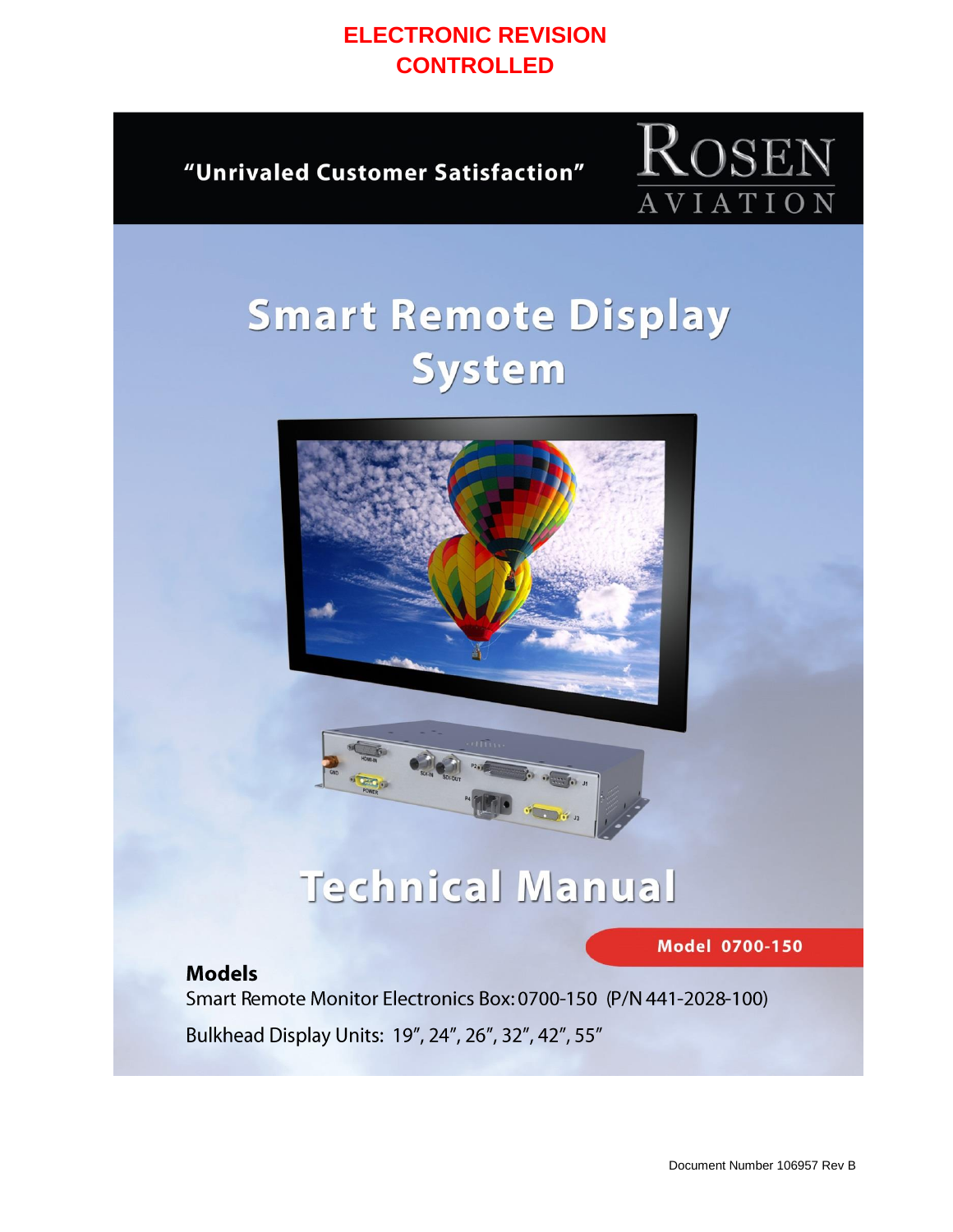#### *Technical Manual, Smart Remote Display System*

#### **© 2014, 2015 by Rosen Aviation, LLC**

#### All Rights Reserved

The information contained herein is proprietary to Rosen Aviation, LLC. No part of this publication may be reproduced, transmitted, transcribed, stored in a retrieval system, or translated into any language in any form by any means without the written authorization from Rosen Aviation, LLC, except as allowed under copyright laws.

#### **Trademarks**

Venue and CES are trademarks of Rockwell Collins, Inc.

#### **Disclaimer of Liability**

The information contained in this document is subject to change without notice. Because we are continuously improving and adding features to our products, Rosen Aviation, LLC reserves the right to change specifications without prior notice. Rosen Aviation, LLC shall not be liable for technical or editorial errors or omissions contained herein.



Rosen Aviation, LLC 1020 Owen Loop South Eugene, OR 97402 541.342.3802 888.668.4955 Fax: 541.342.4912

[www.rosenaviation.com](http://www.rosenaviation.com/)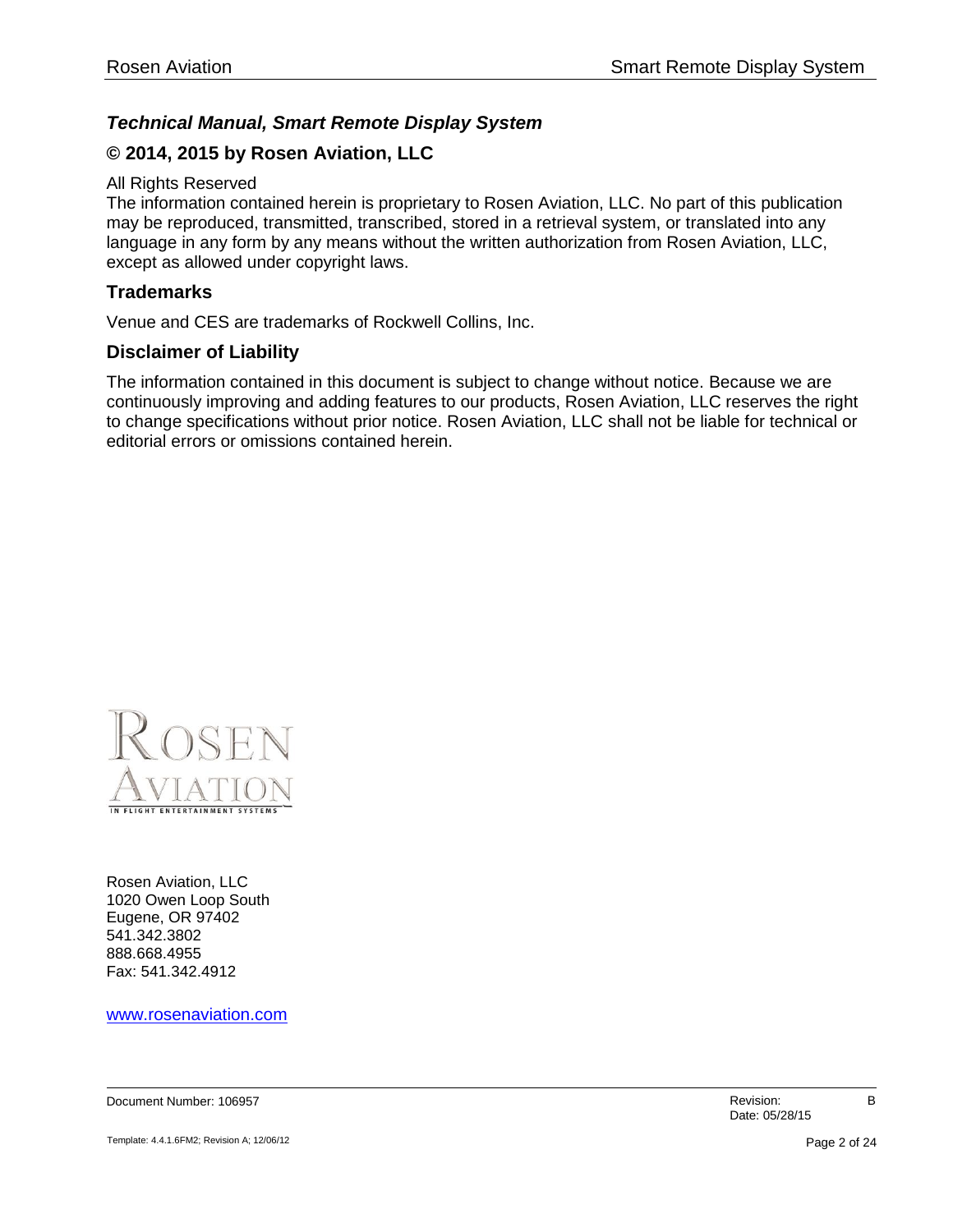### **Contents**

| 7.6. Exit. |  |
|------------|--|
|            |  |
|            |  |
|            |  |
|            |  |
|            |  |
|            |  |
|            |  |
|            |  |

Document Number: 106957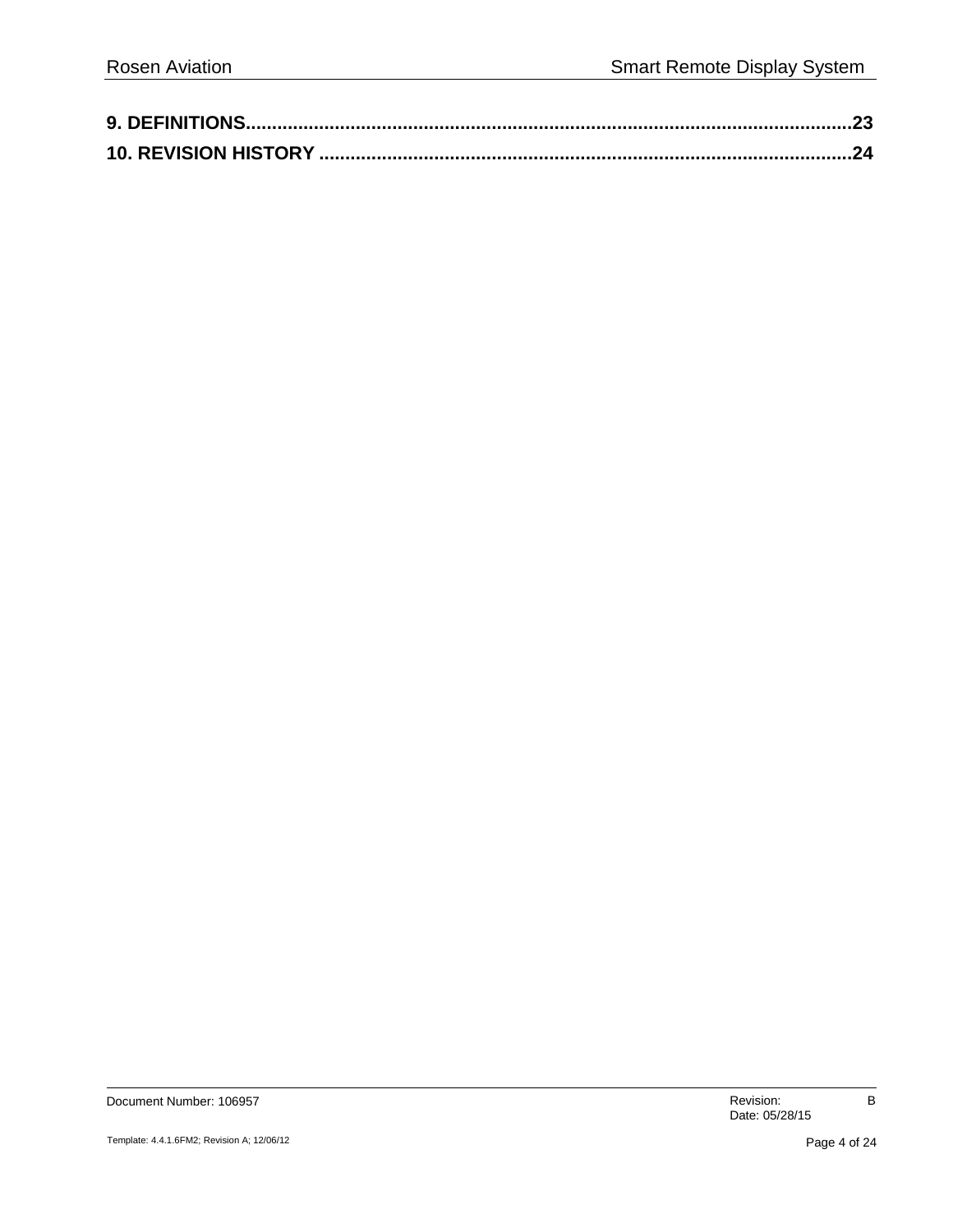#### <span id="page-4-0"></span>**1. INTRODUCTION**

The Smart Remote Display System consists of an ultra-thin remote display module (RDM) and a smart, high-definition remote electronics box that can run an extra peripheral SDI display to maximize the viewing experience. The remote electronics design provides more mounting flexibility because the video processing electronics box can be located up to 50 feet from the displays. The high-definition display modules are available in a range of screen sizes and the mounting options allow customers to configure a system that fits their aircraft's cabin interior.

This manual provides general instructions about how to install all bulkhead configurations of the Smart Remote Display System onto your aircraft. It contains everything you need to know to wire the components and confirm that the system is functioning correctly.

#### <span id="page-4-1"></span>**1.1. System Overview**

The Smart RMEB (P/N **0700-150**) (P/N 441-2028-100) is designed for aircraft with a Rockwell Collins' Venue™ Cabin Management System and Cabin Electronics System™ (CES). Although the Smart RMEB can operate a second 3G-SDI display using RS-232 control and SDI cable to route the digital video sources/signals, the Rockwell Collins' application software will select only one display at a time—either the RDM or the SDI. The interface circuitry and wiring is identical for all Remote Display Module (RDM) configurations; the only difference between the configurations is the amount of power the Smart RMEB provides to the displays.



Figure 1 Smart Remote Display System functional diagram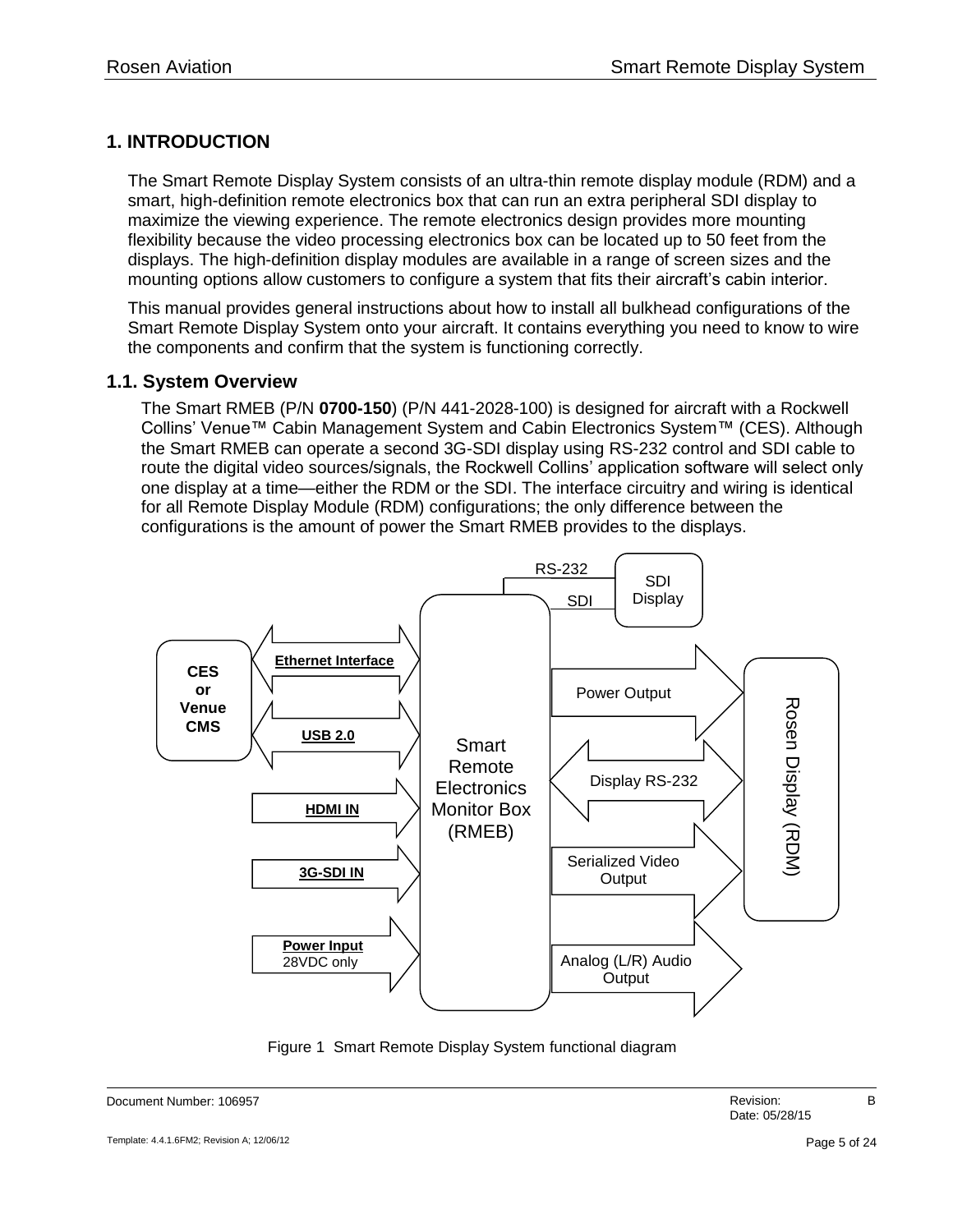#### <span id="page-5-0"></span>**1.2. Smart Remote Display System Components**

Each Smart RMEB will operate one RDM. To complete your RDM installation, the following cosmetic components are also available:

- Remote Display Modules (RDM) are available in sizes: 19", 22", 24", 26", 32", 42", and 55"
- Mounting accessories: front bezel, cosmetic back, and credenza lift
- Connector kits (sold separately) see the technical drawing for specific part numbers
- <span id="page-5-1"></span>1.2.1. Technical Drawings

Technical drawings are available for all components of the Smart Display system. Consult them for information about the following features:

- **•** Installation dimensions
- Pinout descriptions
- Specifications performance and environmental
- External connectors and interconnect cabling

#### <span id="page-5-2"></span>**2. INPUTS/OUTPUTS**

In addition to an RDM, you can also connect a second peripheral SDI display to the Smart RMEB. The unit's SDI video output will support any SDI display that is compatible with Rockwell Collins' protocol through RS-232.

It scales and distributes HDMI, internal processor-generated video, and streaming Ethernet video input simultaneously to the RDM and peripheral SDI display outputs at 1080p/60 resolution.

The Smart RMEB also supports the following functions:

- Distributes 3G-SDI video input to either the RDM or the peripheral SDI display.
- Distributes stereo analog audio for the associated HDMI, HD-SDI, Ethernet, and internal processor-generated video.
- Hosts an Audio and Video on Demand (AVOD) application for decoding digital media files (H.264, MPEG1/2, and MP3) and distribution of the audio and video.
- Interfaces with USB 2.0 Mass Storage Devices in support of the AVOD feature.
- Hosts interactive Rockwell Collins' moving map application for simultaneous distribution to the RDM and peripheral SDI display.
- A 100BASE-T Ethernet communication with Venue and CES systems.
- RS-232 communication to the peripheral SDI display.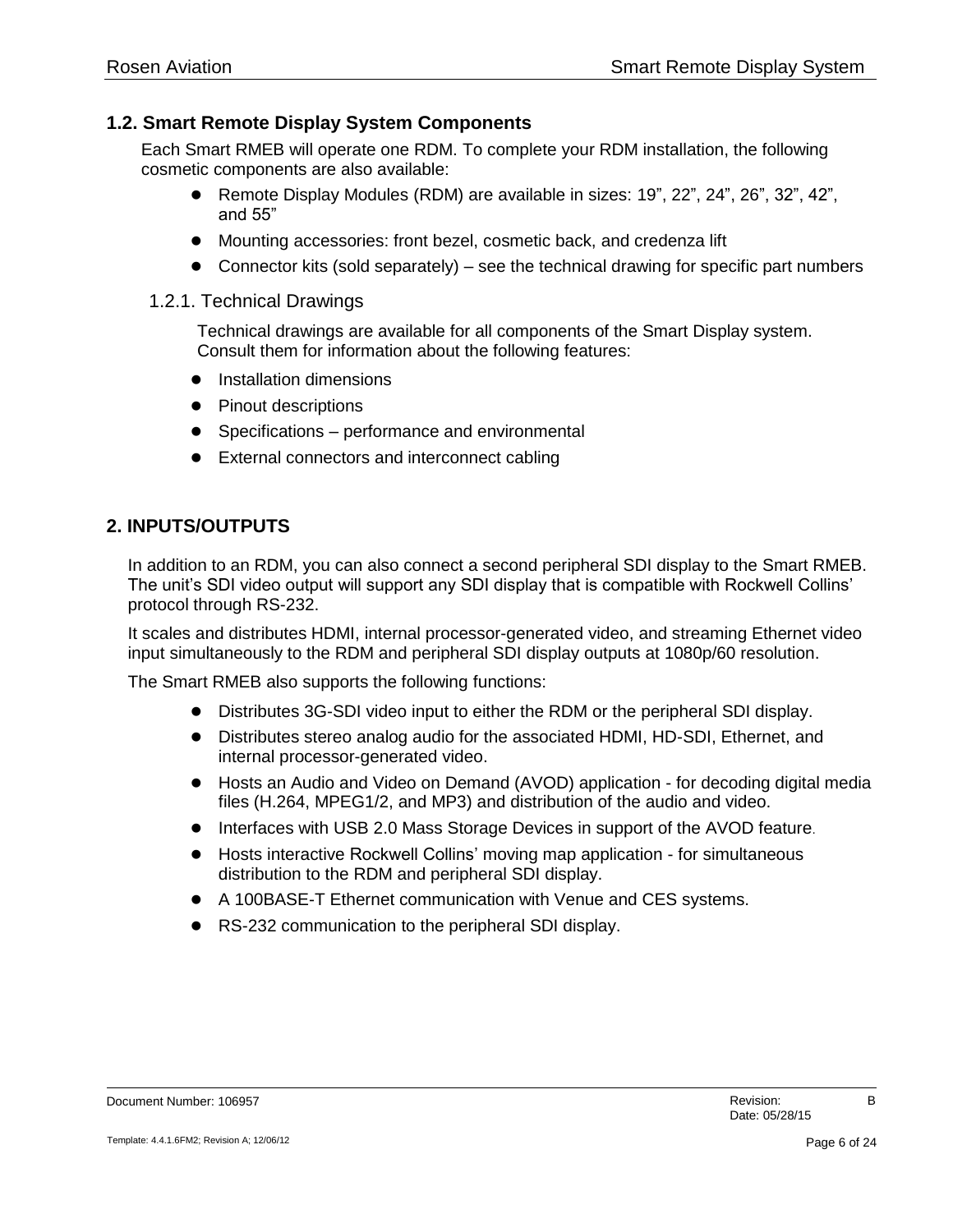#### <span id="page-6-0"></span>**2.1. Smart RMEB Configurations**

The Smart RMEB has several possible operational mode configurations, depending on the specific aircraft installation. The unit has four possible media inputs (HDMI, SDI, Streaming Video over Ethernet, or USB), two possible video outputs (RDM and a peripheral SDI Display), and a single analog audio output for consistent sound quality at any volume. Additionally, the system can play media from the internal solid-state storage drive.

During typical operations, a single media source is selected as the priority output at any given time, and the priority media source can be simultaneously distributed to (either one or both of) the displays and the audio output device. (**Note:** Rockwell Collins' cabin management system has the ability to disable either display.)

#### <span id="page-6-1"></span>**3. REMOTE DISPLAY MODULE INSTALLATION GUIDELINES**

#### <span id="page-6-2"></span>**3.1. Mounting Configurations**

Remote Display Modules (RDMs) have three distinct mounting options: flush mount, semi-proud mount, and proud mount configurations. The RDMs can be flush mounted, mounted with a sleek bezel (semi-proud), or proud-mounted between a bezel and cosmetic back. The photos below are representative of the different bulkhead mounting options for the remote displays. Please contact your sales associate for specific configurations.



Figure 2 Mounting options for RDMs

- Flush mount RDM only
- Semi-proud mount RDM with bezel
- Proud mount RDM with bezel and a cosmetic back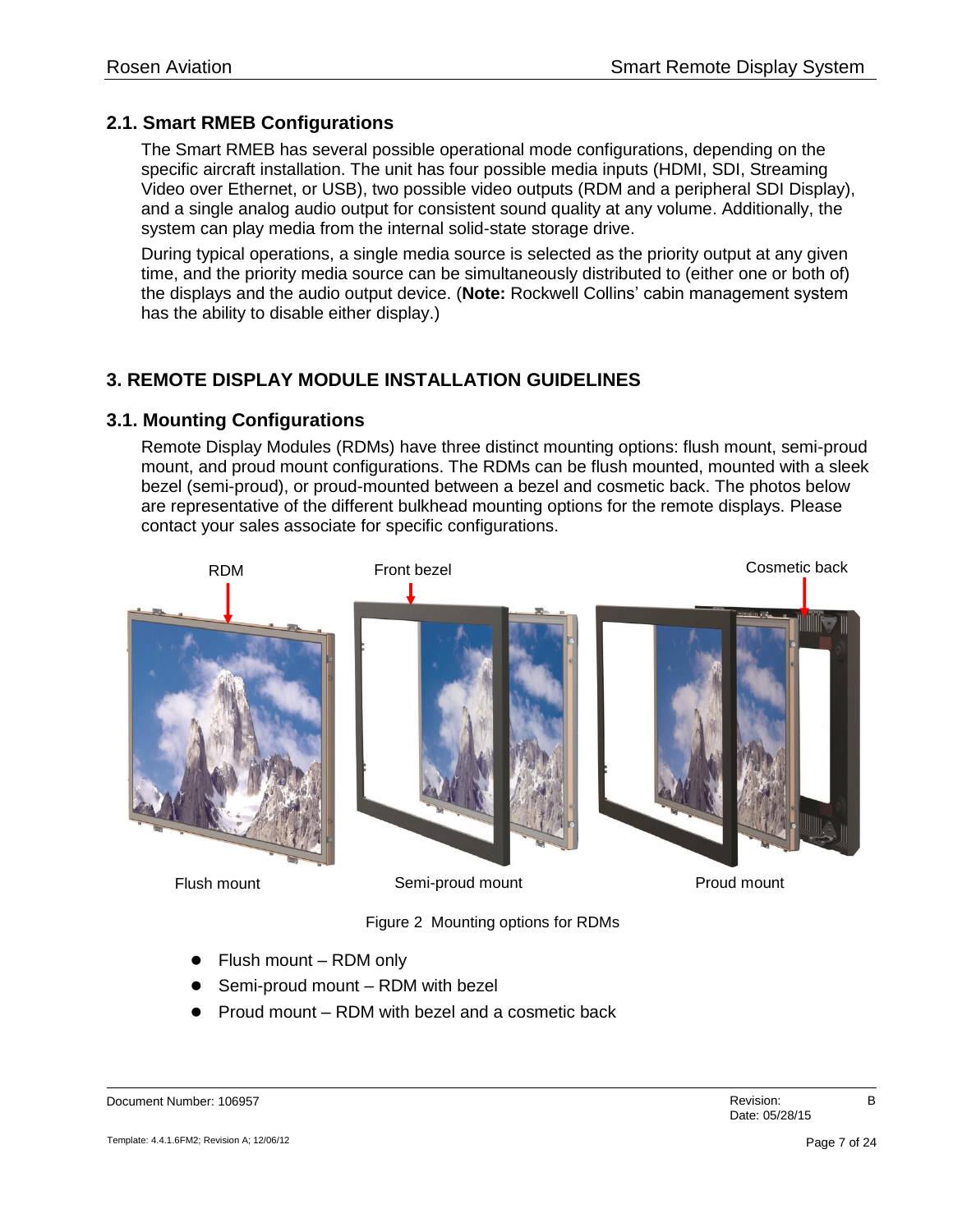#### <span id="page-7-0"></span>3.1.1. Bulkhead Mounting Requirements

The Smart RMEB and RDMs do not require any external forced-air cooling.

A flush mounted RDM can mount either from the back, through an interior wall, or from the front mounting tabs. Proud-mounted RDMs must attach from the front into the cosmetic back.

Use the technical drawings to assist in the installation process. Pay close attention to the dimensions when considering installation requirements. Dimensions for some models may vary, so be sure to consult the latest drawings.

**NOTICE** Touching the LCD with excessive force may leave pressure spots that show in video display. Handle with care.

#### <span id="page-7-1"></span>**4. ASSEMBLY INSTRUCTIONS FOR COSMETIC COMPONENTS**

This section provides instructions about how to assemble the cosmetic backs and bezels. To add a stylish, proud-mount option, mount the cosmetic back to the bulkhead, attach the RDM to the cosmetic back, and then snap on the bezel.

**Note**: Protect cosmetic and sensitive components from scratches, nicks, and debris during hardware installation.

#### <span id="page-7-2"></span>**4.1. Mounting Cosmetic Backs to a Bulkhead**

The cosmetic backs use two different types of mounting brackets, depending on the size of RDM that you install. The cosmetic backs are a universal fit—there is no top or bottom.

Technical drawings for the Remote Display System accessories are available on the separate high-definition display product pages on the [Rosen Aviation](http://www.rosenaviation.com/) website.

 Attach the 19", 22", 24", and 26" cosmetic back to the bulkhead using the four mounting brackets and a minimum of four FHP screws (customer supplied) in the .188 mounting holes, as shown below.



Figure 3 1901-, 2201-, 2401-, and 2601-800 cosmetic back mounting tabs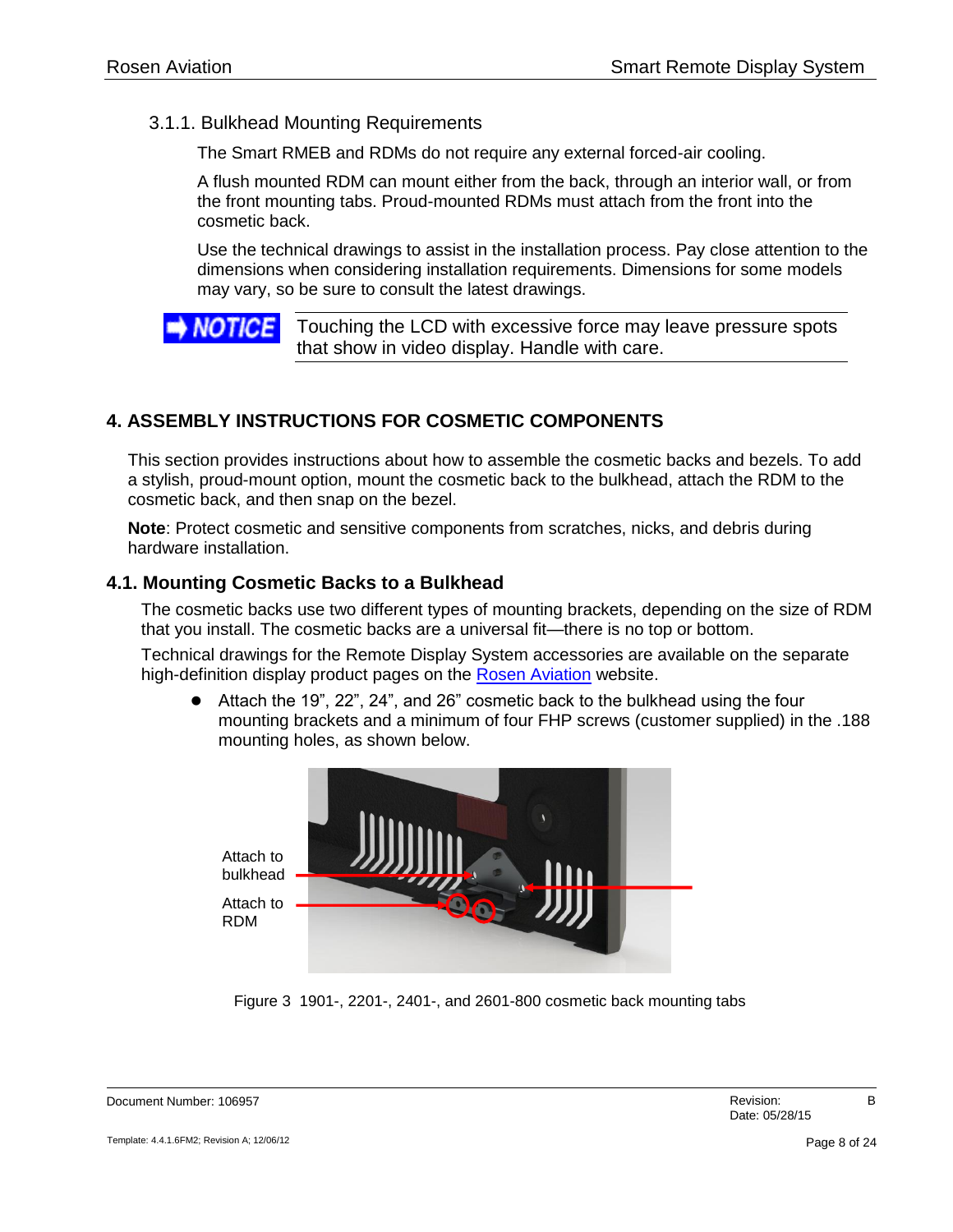- $\bullet$  Attach the 32" cosmetic back to the bulkhead using six #6 100 $\degree$  FHP screws (customer supplied).
- $\bullet$  Attach the 42" cosmetic back to the bulkhead using ten #6 100 $\degree$  FHP screws (customer supplied).
- Attach the 55" cosmetic back to the bulkhead using twelve #6 100 $^{\circ}$  FHP screws (customer supplied)



Figure 4 3201-800, 4201-800, and 5501-800 cosmetic back mounting bracket

#### <span id="page-8-0"></span>**4.2. Attaching an RDM to a Cosmetic Back**

[Figure 5](#page-8-1) shows an exploded view of a proud-mount assembly. Align the four tabs on the RDM with the four mounting brackets on the cosmetic back. Secure with two 4-40 fasteners in each tab/bracket. For more dimensional information, see the technical drawings for your specific assembly.

<span id="page-8-1"></span>

Figure 5 RDM with a proud-mount bezel assembly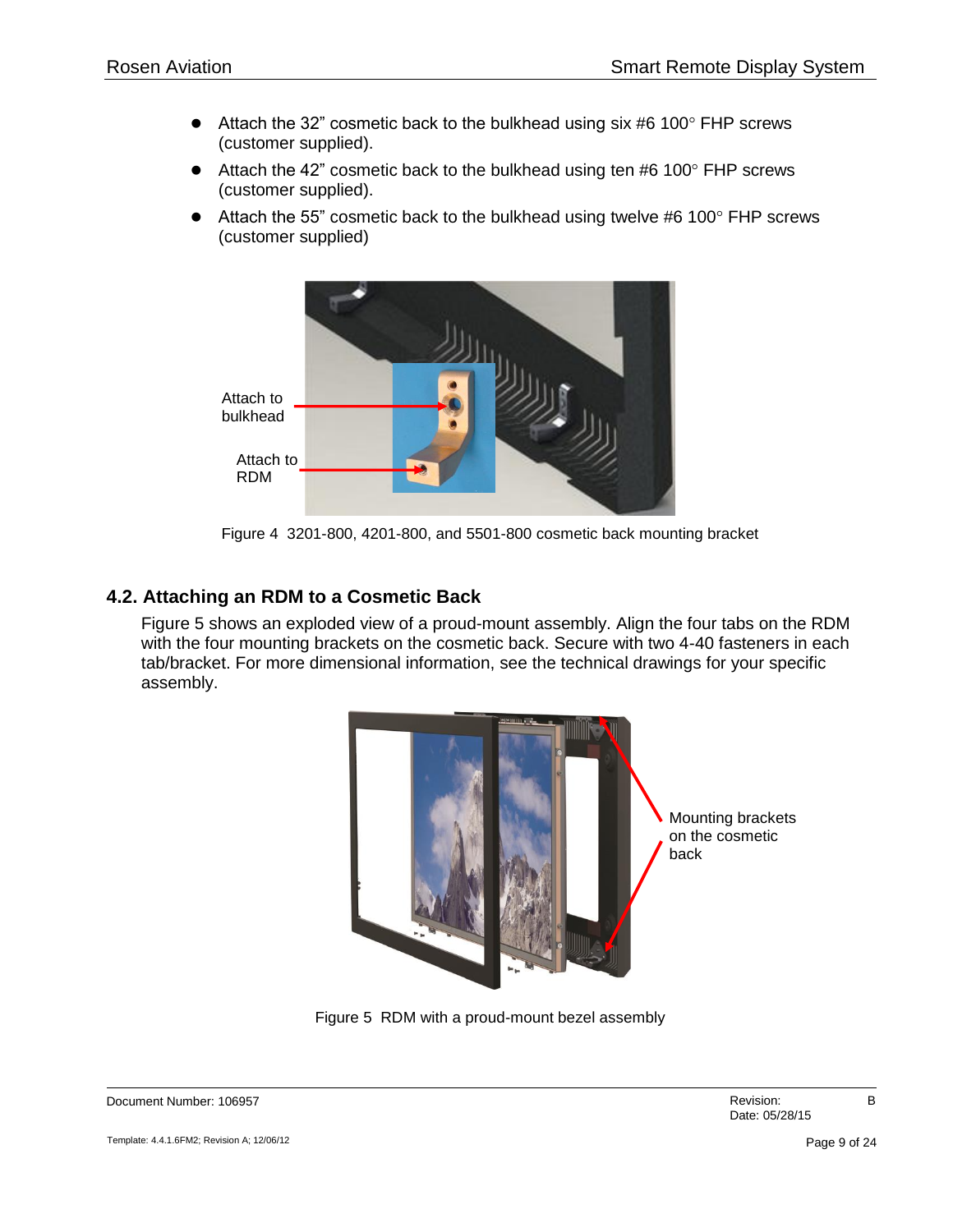#### <span id="page-9-0"></span>**4.3. Mounting a Bezel**

Mount the cosmetic back and monitor before attaching the bezel. To attach a bezel to a RDM, align the mounting bosses with the monitor standoffs and gently press on the retaining clips to snap the bezel into place.

Bezels attach around the perimeter of the RDMs with retention fasteners. The quantity and type of bezel fasteners varies depending on the size of the bezel and RDM. [Figure 6](#page-9-2) shows the different assembled retention fasteners on the bezels.



Figure 6 Different bezel retention fasteners

#### <span id="page-9-2"></span><span id="page-9-1"></span>**5. SYSTEM CONNECTIONS**

[Figure 7](#page-9-3) shows the Smart RMEB's front panel connectors. The Smart RMEB outputs a serialized video signal via an RJ-45 cable from P4 and provides conditioned power and control to the RDM via a harness with DA15 connectors from J3.



<span id="page-9-3"></span>Figure 7 Smart Remote Display System connections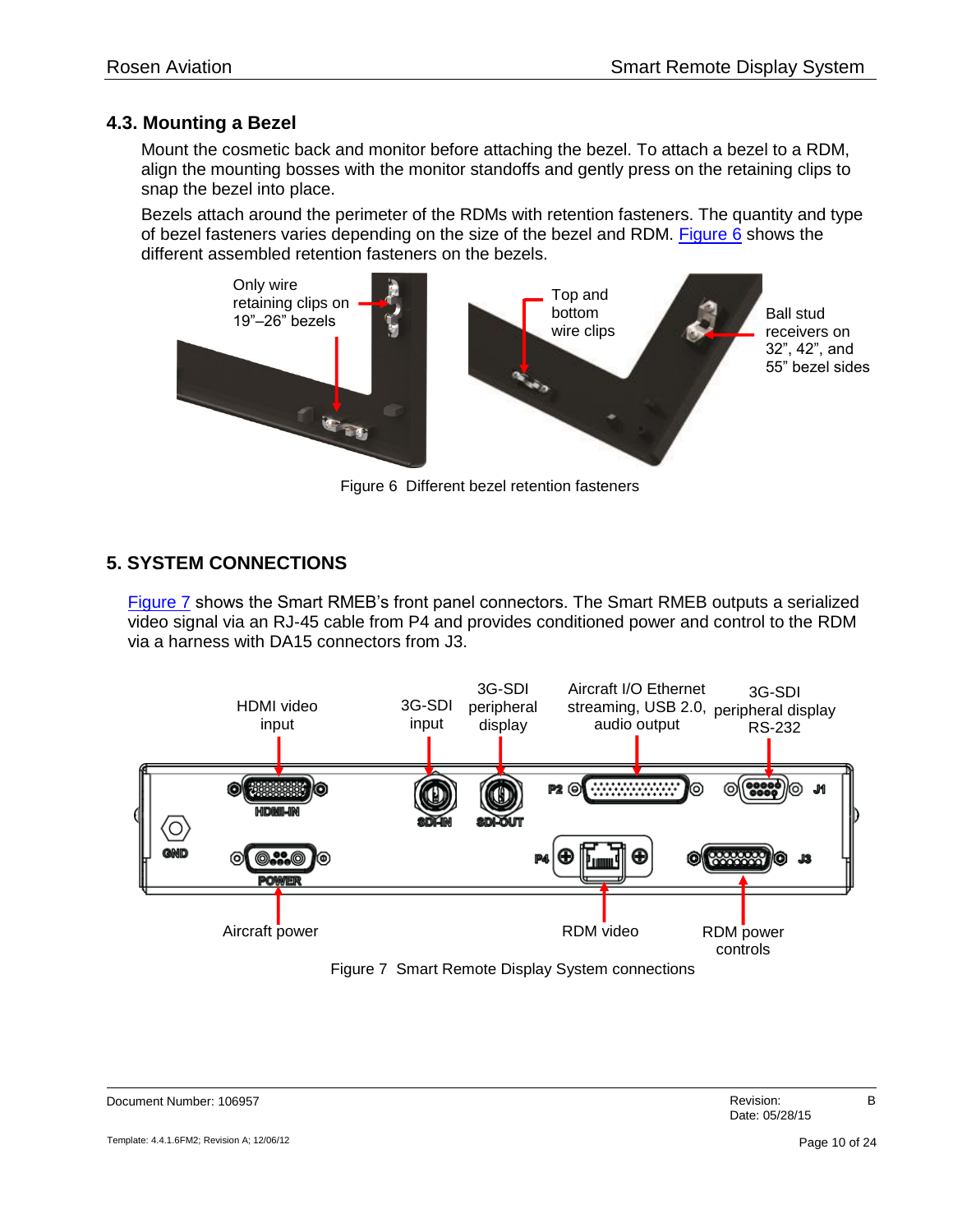The RDM receives power, control, and serialized video from the Smart RMEB located up to 50 feet away, as shown below. To obtain information about interconnect cables, please contact Rosen Aviation's Technical Support at 541.434.4512 and request the *Interconnect Cable Specification for Venue System Remote Electronics* (P/N **107175**).

The peripheral SDI display may be located up to 75 feet away from the Smart RMEB. Please contact Rockwell Collins for cable specifications.



Figure 8 Smart Remote Display system connections

#### <span id="page-10-0"></span>**5.1. Pinout Connections**

There are several ways to connect the remote display system to an aircraft's entertainment system.

Follow the pinout descriptions on the technical drawing (P/N **0700-150-CD**) to assist in completing the wiring connections.

**Note:** This display is for entertainment purposes only; connect to a non-critical power bus.

#### <span id="page-10-1"></span>**5.2. Address Strapping**

The Smart RMEB has different IP addresses based on the platform mode that you set.

<span id="page-10-2"></span>5.2.1. Factory Mode

From the factory, the Smart RMEB will have an IP Address set to 10.10.10.50 with a netmask of 255.255.255.0.

- The factory mode IP Address is always hardcoded; therefore, you do not have to set the address bit pins.
- The address bit pins are pins 1 thru 5 on the P2 connector.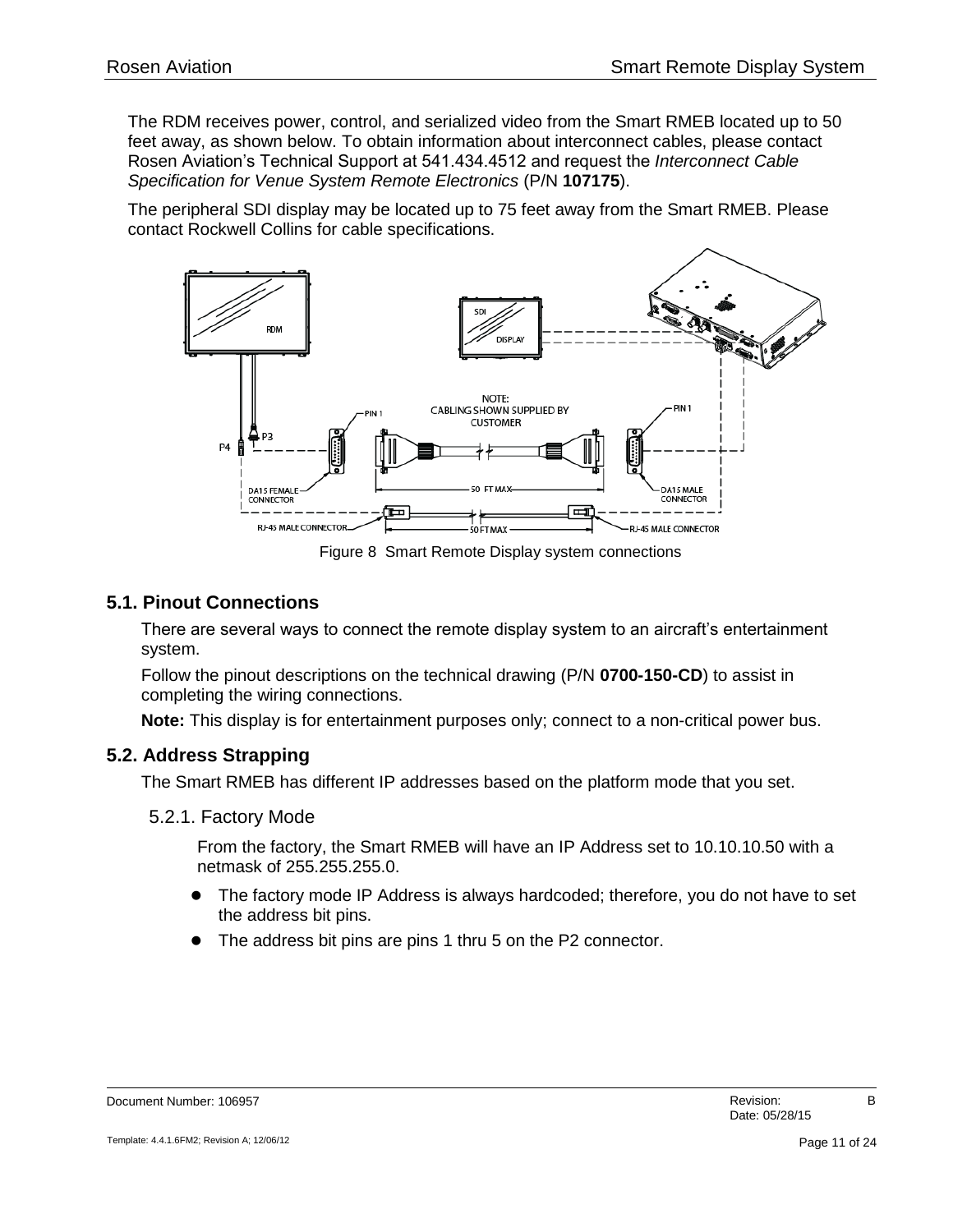#### <span id="page-11-0"></span>5.2.2. Venue Mode

The Smart RMEB in the Venue mode has an IP Address of 10.240.11.*xx* with a netmask of 255.240.0.0.

The last octet of the IP address (*xx*) is calculated on how the address bit pins 1 thru 5 are wired on the P2 Connector.

To specify an IP address of 10.240.11.1, wire the address bit pins 1 thru 5 on the Smart RMEB as follows.

|                                             | $1$ avic T $\cap$ Officit INVILD II audicas OF IV.2. TO THE FORD VEHICLITUDE |                                                        |                                                        |                                             |
|---------------------------------------------|------------------------------------------------------------------------------|--------------------------------------------------------|--------------------------------------------------------|---------------------------------------------|
| P <sub>2</sub><br><b>Connector</b><br>Pin 5 | P <sub>2</sub><br><b>Connector</b><br>Pin 1                                  | P <sub>2</sub><br><b>Connector</b><br>Pin <sub>2</sub> | P <sub>2</sub><br><b>Connector</b><br>Pin <sub>3</sub> | P <sub>2</sub><br><b>Connector</b><br>Pin 4 |
| Bit 4                                       | Bit 3                                                                        | Bit 2                                                  | Bit 1                                                  | Bit 0                                       |
| <b>OPEN</b>                                 | <b>OPEN</b>                                                                  | <b>OPEN</b>                                            | <b>OPEN</b>                                            | <b>GND</b>                                  |

Table 1 A Smart RMEB IP address of 10.240.11.1 for Venue mode

**Note:** In the table above, only Bit 0 is tied to ground and all other bits are OPEN. This combination gives binary 00001, resulting in value of 1 in decimal.

Similarly, if the Smart RMEB needs an IP address of 10.240.11.2, the address bit pin 3 (Bit 1) needs to grounded and the other pins need to be left OPEN, as follows:

| P <sub>2</sub><br><b>Connector</b><br>Pin 5 | P <sub>2</sub><br><b>Connector</b><br>Pin 1 | P <sub>2</sub><br><b>Connector</b><br>Pin <sub>2</sub> | P <sub>2</sub><br><b>Connector</b><br>Pin <sub>3</sub> | P <sub>2</sub><br><b>Connector</b><br>Pin 4 |
|---------------------------------------------|---------------------------------------------|--------------------------------------------------------|--------------------------------------------------------|---------------------------------------------|
| Bit 4                                       | Bit 3                                       | Bit 2                                                  | Bit 1                                                  | Bit 0                                       |
| <b>OPEN</b>                                 | OPEN                                        | OPEN                                                   | GND                                                    | <b>OPEN</b>                                 |

Table 2 A Smart RMEB IP address of 10.240.11.2 for Venue mode

The IP Address of the RMEB in Venue mode will range between 10.240.11.1 and 10.240.11.31, based on how you wire the address pins 1 thru 5.

**Note:** If all address bit pins are OPEN, the resulting IP address will be 10.240.11.0 and this is an invalid IP address for Venue mode. All IP addresses must be between 10.240.11.1 and 10.240.11.31.

Each Smart RMEB must have a unique IP address on the network. Multiple Smart RMEBs with same IP address are invalid.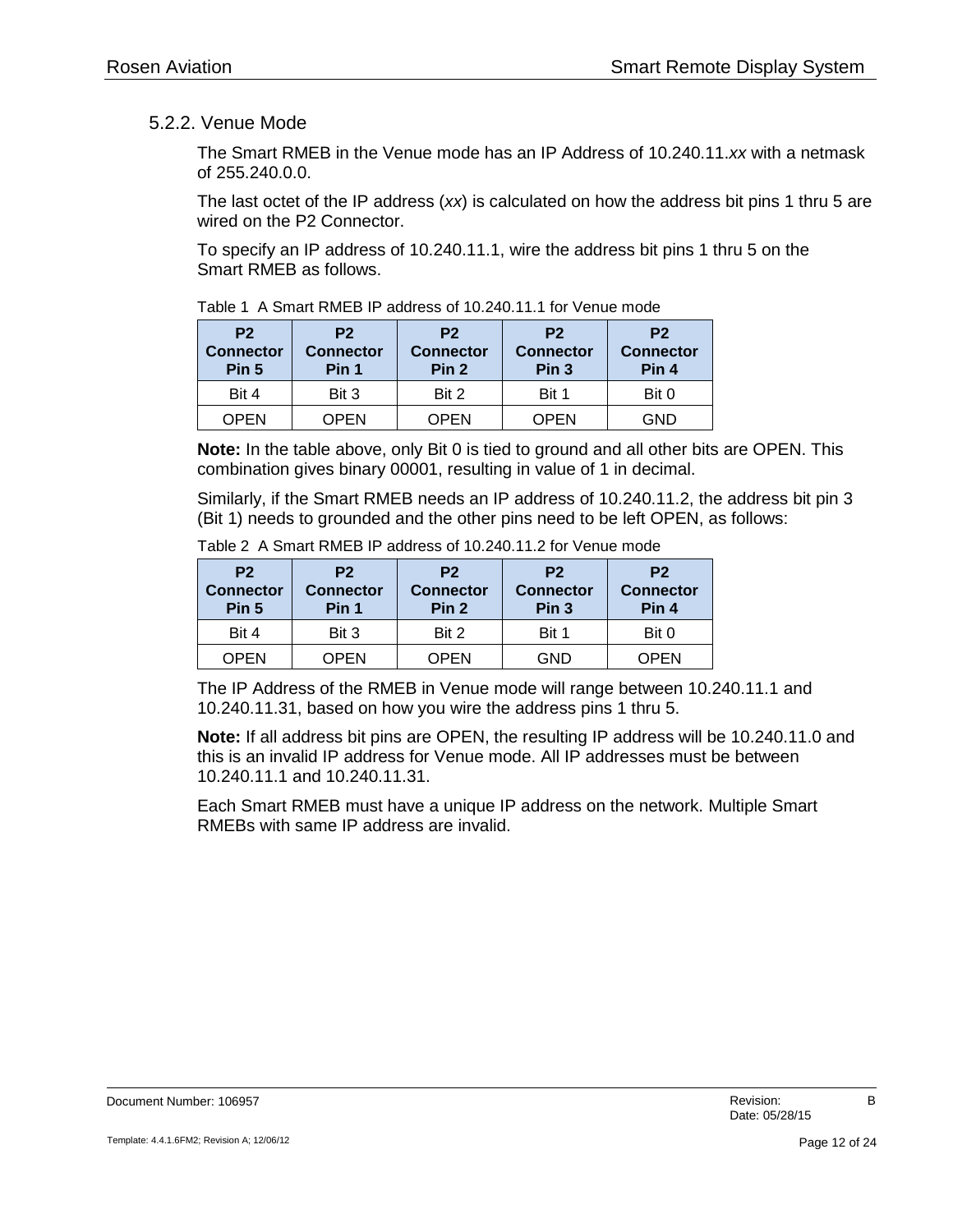Up to thirty-two (32) unique IP addresses are available in Venue mode, as shown in Table 3, where 1 = GROUND and 0 = OPEN.

| <b>ID Parity Bit</b><br>(Pin 5) Bit 4 | Pin 1<br>Bit 3 | Pin <sub>2</sub><br>Bit 2 | Pin 3<br>Bit 1 | Pin4<br>Bit 0 | <b>Smart RMEB</b><br>IP Address (xx) |
|---------------------------------------|----------------|---------------------------|----------------|---------------|--------------------------------------|
| $\pmb{0}$                             | $\pmb{0}$      | $\pmb{0}$                 | $\pmb{0}$      | $\pmb{0}$     | 0 (Not used)                         |
| $\pmb{0}$                             | $\pmb{0}$      | $\pmb{0}$                 | $\pmb{0}$      | $\mathbf{1}$  | $\mathbf{1}$                         |
| $\pmb{0}$                             | $\mathbf 0$    | $\pmb{0}$                 | $\mathbf 1$    | $\pmb{0}$     | $\boldsymbol{2}$                     |
| $\pmb{0}$                             | $\mathbf 0$    | $\pmb{0}$                 | $\mathbf{1}$   | $\mathbf{1}$  | $\mathbf{3}$                         |
| $\mathbf 0$                           | $\mathbf 0$    | $\mathbf{1}$              | $\mathbf 0$    | $\pmb{0}$     | $\overline{\mathbf{4}}$              |
| $\pmb{0}$                             | $\mathsf 0$    | $\mathbf{1}$              | $\mathsf 0$    | $\mathbf{1}$  | $\mathbf 5$                          |
| $\pmb{0}$                             | $\mathsf 0$    | $\mathbf{1}$              | $\mathbf 1$    | $\pmb{0}$     | $\,6\,$                              |
| $\pmb{0}$                             | $\pmb{0}$      | $\mathbf 1$               | $\mathbf{1}$   | $\mathbf{1}$  | $\overline{7}$                       |
| $\pmb{0}$                             | $\mathbf{1}$   | $\pmb{0}$                 | $\mathsf 0$    | $\mathsf 0$   | 8                                    |
| $\mathsf 0$                           | $\mathbf{1}$   | $\mathbf 0$               | $\pmb{0}$      | $\mathbf{1}$  | $\mathsf g$                          |
| $\mathsf 0$                           | $\mathbf{1}$   | $\mathbf 0$               | $\mathbf 1$    | $\mathbf 0$   | 10                                   |
| $\pmb{0}$                             | $\mathbf{1}$   | $\pmb{0}$                 | $\mathbf{1}$   | $\mathbf{1}$  | 11                                   |
| $\pmb{0}$                             | $\mathbf{1}$   | $\mathbf{1}$              | $\mathsf 0$    | $\pmb{0}$     | 12                                   |
| $\pmb{0}$                             | $\mathbf{1}$   | $\mathbf{1}$              | $\mathbf 0$    | $\mathbf{1}$  | 13                                   |
| $\pmb{0}$                             | $\mathbf{1}$   | $\mathbf{1}$              | $\mathbf{1}$   | $\pmb{0}$     | 14                                   |
| $\mathbf 0$                           | $\mathbf{1}$   | $\mathbf{1}$              | $\mathbf 1$    | $\mathbf{1}$  | 15                                   |
| 1                                     | $\mathsf 0$    | $\pmb{0}$                 | $\mathsf 0$    | $\pmb{0}$     | 16                                   |
| 1                                     | $\mathbf 0$    | $\pmb{0}$                 | $\mathsf 0$    | $\mathbf{1}$  | 17                                   |
| 1                                     | $\mathbf 0$    | $\pmb{0}$                 | $\mathbf{1}$   | $\mathbf 0$   | 18                                   |
| 1                                     | $\mathbf 0$    | $\mathbf 0$               | $\mathbf{1}$   | $\mathbf{1}$  | 19                                   |
| $\mathbf{1}$                          | $\pmb{0}$      | $\mathbf{1}$              | $\mathbf 0$    | $\mathbf 0$   | 20                                   |
| 1                                     | $\pmb{0}$      | $\mathbf{1}$              | $\mathsf 0$    | $\mathbf{1}$  | 21                                   |
| 1                                     | $\pmb{0}$      | $\mathbf{1}$              | $\mathbf{1}$   | $\mathbf 0$   | 22                                   |
| 1                                     | $\pmb{0}$      | $\mathbf{1}$              | $\mathbf 1$    | $\mathbf{1}$  | 23                                   |
| 1                                     | $\mathbf{1}$   | $\pmb{0}$                 | $\mathbf 0$    | $\pmb{0}$     | 24                                   |
| 1                                     | $\mathbf{1}$   | $\pmb{0}$                 | $\pmb{0}$      | $\mathbf{1}$  | 25                                   |
| 1                                     | $\mathbf{1}$   | $\pmb{0}$                 | $\mathbf{1}$   | $\pmb{0}$     | 26                                   |
| 1                                     | $\mathbf{1}$   | $\pmb{0}$                 | $\mathbf{1}$   | $\mathbf{1}$  | 27                                   |
| 1                                     | $\mathbf{1}$   | $\mathbf{1}$              | $\mathbf 0$    | $\pmb{0}$     | 28                                   |
| 1                                     | $\mathbf{1}$   | $\mathbf{1}$              | $\mathbf 0$    | $\mathbf{1}$  | 29                                   |
| 1                                     | $\mathbf{1}$   | $\mathbf{1}$              | 1              | $\mathbf 0$   | 30                                   |
| 1                                     | $\mathbf{1}$   | $\mathbf{1}$              | $\mathbf 1$    | $\mathbf{1}$  | 31                                   |

| Table 3  Valid IP addresses for the Smart RMEB in Venue mode |  |
|--------------------------------------------------------------|--|
|--------------------------------------------------------------|--|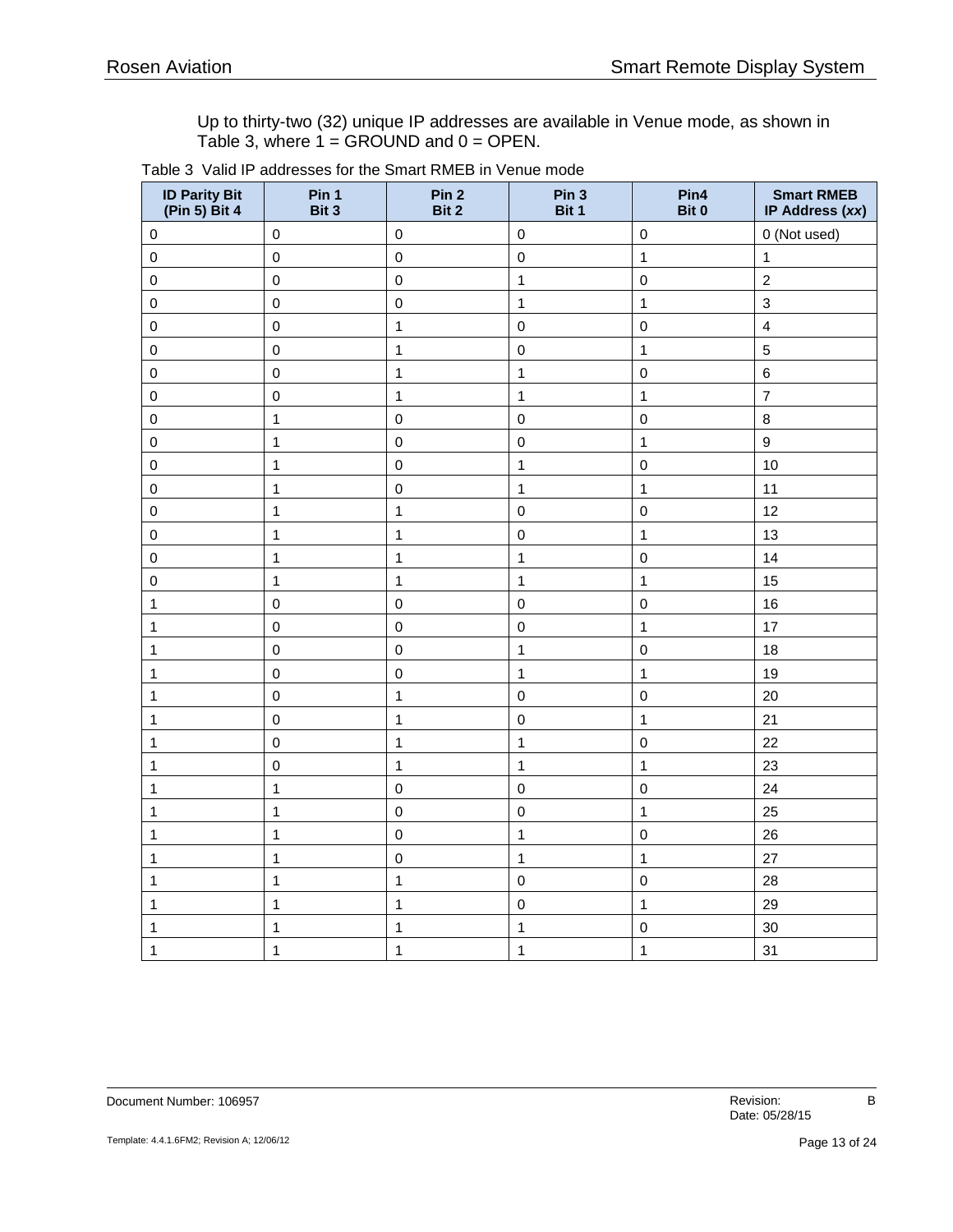#### <span id="page-13-0"></span>**6. INITIAL POWER UP**

Make sure that power is turned off and connect the following harnesses to the Smart RMEB connectors:

- 1. Attach secure ground connections on the Smart RMEB housing and monitor chassis grounding lugs.
- 2. Connect an Ethernet communication harness to P2. Refer to *the Smart RMEB Outline and Installation Drawing* (P/N **0700-150-CD**) for pinout information.
- 3. Connect 28 VDC power to the Power connector.

Verify that the circuit breakers being used with the Smart RMEB meet the power requirements for the display size as stated in the Smart RMEB technical drawing. Also, avoid coiling the power wire as this can cause heat to build up in the wire. If you have more questions about power requirements, contact Rosen Aviation's Technical Support at 541.434.4512.

- 4. Attach a DA-15 interconnect cable to the RDM DA-15 pigtail and connect to J3 on the Smart RMEB. Do not connect these pins to any other location.
- 5. Attach an RJ-45 interconnect cable to the RDM's RJ-45 pigtail and connect to P4. Ground and strain relieve harnesses on the RJ-45 connectors using the brackets provided.
- 6. Attach a DB-9 interconnect cable to the peripheral SDI display and connect to J1 on the Smart RMEB.
- 7. Connect the available video inputs.
- 8. Apply power and wait for a signal on the RDM (within 30 seconds). The default setting for the Smart RMEB is Auto Off, until the Rockwell Collins' application commands the display to be On, and the default source is 3G-SDI.



Do not plug or unplug the display connector while power is applied.

When cycling power, leave unit off for 20 seconds before restoring power.

#### <span id="page-13-1"></span>**6.1. No Video Signal**

The Smart RMEB's operating system will complete a boot-up to the point of launching system applications within sixty (60) seconds from application of power.

If there is no input video source for more than three seconds, the following message will appear on the screen.

#### **NO VIDEO SIGNAL**

Figure 9 Video status indicator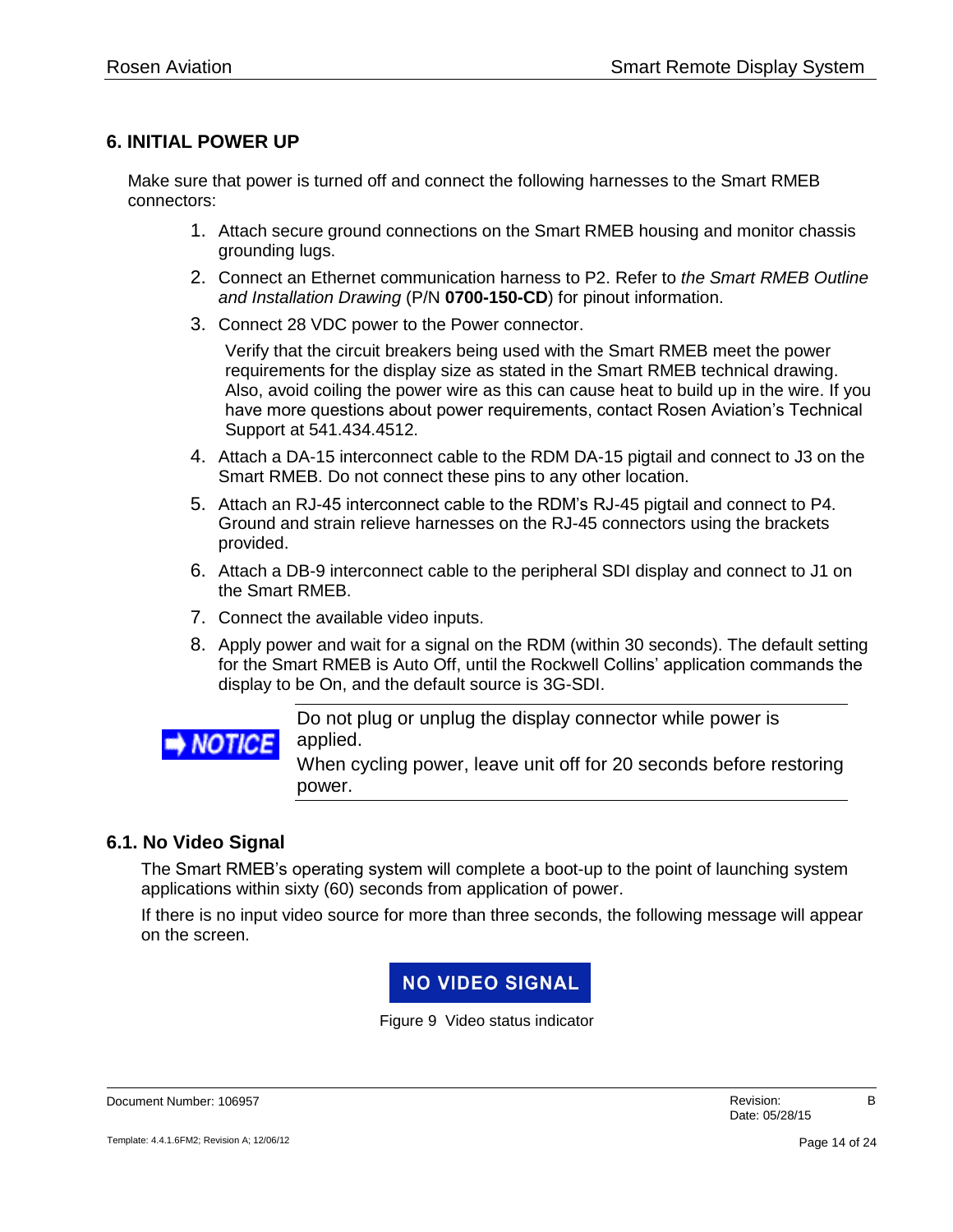#### <span id="page-14-0"></span>**7. MAINTENANCE OSD MENU**

**Note:** Depending on the installation, the Maintenance OSD Menu may not be visible in the application.

An interactive, on-screen display (OSD) menu for managing certain video settings on the RDM is accessible through the Maintenance Mode of the Rockwell Collins' application software.

There are two pages of OSD options, and you access the second page by selecting the **Advanced** option, as shown below.

To choose a value, use the navigation commands left/up and right/down, and then choose **SELECT** to confirm the setting. For more information about the navigational commands, refer to the Rockwell application software.



Figure 10 Maintenance OSD Menu (page 1)

**Note:** The on-screen display will timeout and close automatically after no screen activity for 15 seconds.

#### <span id="page-14-1"></span>**7.1. Picture-quality Controls**

The Brightness, Contrast, and Saturation menu options use control bars to fine-tune different aspects of the picture quality on the RDM. To adjust these options, highlight the parameter to open a control bar and adjust the value, similar to [Figure 11](#page-14-2) below.

Set the intensity level by increasing or decreasing the control's value. The adjustment range is 0 to 100.



Figure 11 Sample picture-quality control bar

<span id="page-14-2"></span>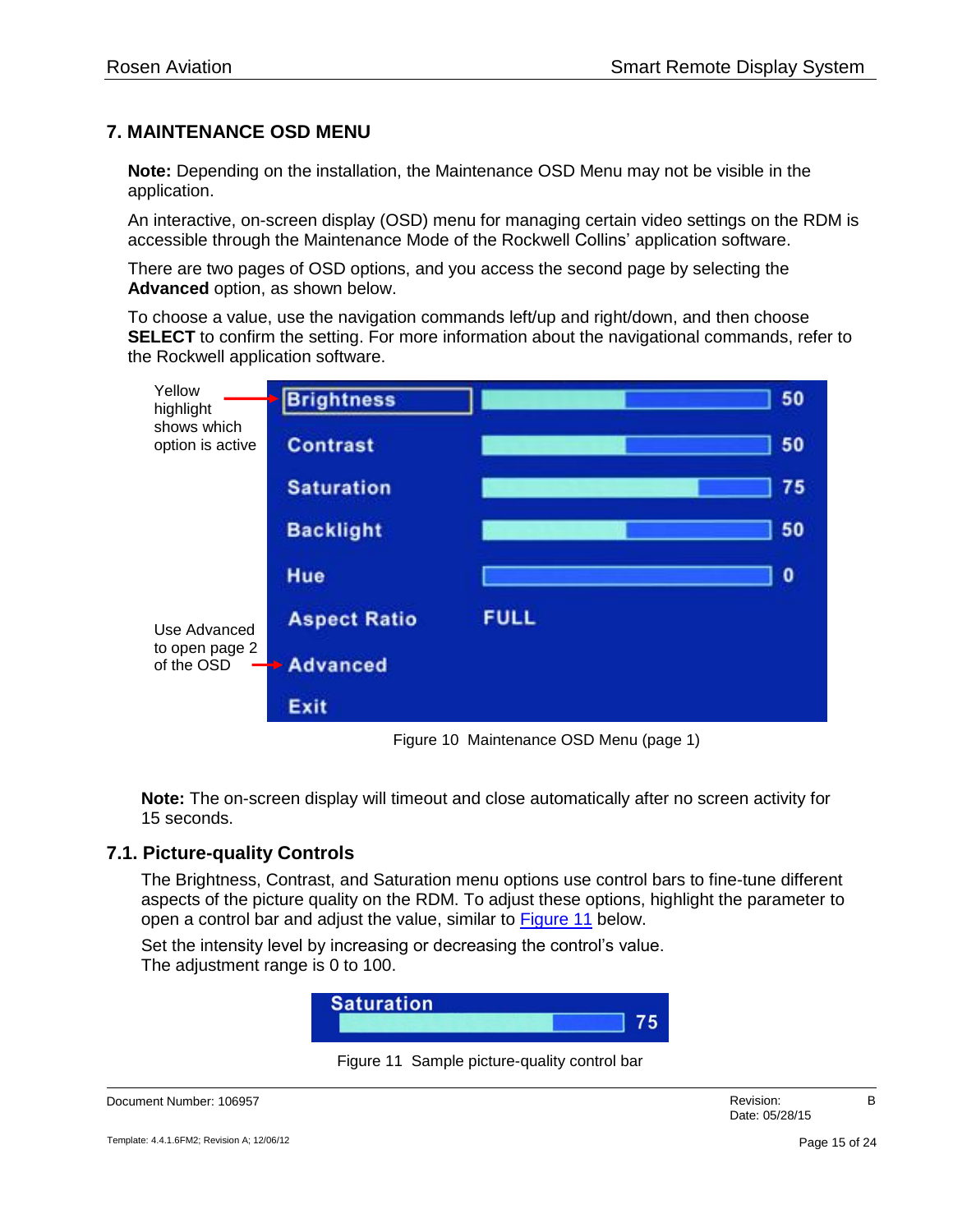#### <span id="page-15-0"></span>**7.2. Backlight**

To adjust the intensity of the RDM's backlight, select **Backlight** to open the control bar, as shown in [Figure 12.](#page-15-3)

The adjustment range for the Backlight value is 0 to 100.



Figure 12 Backlight control bar

#### <span id="page-15-3"></span><span id="page-15-1"></span>**7.3. Hue**

To adjust the tint or color shades of the RDM's screen, select **Hue** to open the control bar, as shown in [Figure 13.](#page-15-4)

The adjustment range for the Hue level is 0 to 360.



Figure 13 Hue control bar

#### <span id="page-15-4"></span><span id="page-15-2"></span>**7.4. Aspect Ratio**

Use Aspect Ratio to adjust the picture expansion to match the encoding of the HDMI and 3G-SDI video inputs. Aspect ratio changes the appearance of the picture to a different format.

To switch the display between aspect ratio modes, select **Aspect Ratio** and then one of four modes, as shown in [Figure 14.](#page-15-5) Watch for proportional changes in the background picture and choose the optimal mode for the source.

To choose a value, the navigation commands retreat (left/up) and advance (right/down) through the list of possible values, and then choose **SELECT** to confirm the selection.



Figure 14 Aspect Ratio modes

<span id="page-15-5"></span>**TRUE:** (Default) Displays the input video signal without any modification. When you set the Smart RMEB to TRUE aspect ratio, the boxed image will be displayed for various input signal formats, except that it is not available for 480i and 576i formats. Use this setting for calibration and video quality troubleshooting.

**NORMAL:** Expands the input signal in the vertical dimension to fill the full height of the screen while maintaining an original aspect ratio. When you set the Smart RMEB to Normal, a standard 4:3 source image will appear with vertical black bars on the left and right side of the image. Black bars (part of the input video signal) will be displayed on the top and bottom of the screen when you view 1.85:1 and 2.35:1 source material using a 16:9 NORMAL aspect ratio.

**FULL:** Displays standard 4:3 source video in 16:9 aspect ratio by expanding the image horizontally. Circles will appear as ovals in the central and outer portions of the screen. If the source image is letterboxed, there will be black bars at the top and bottom of the image. A 16:9 widescreen source will fill the screen with minimal distortion.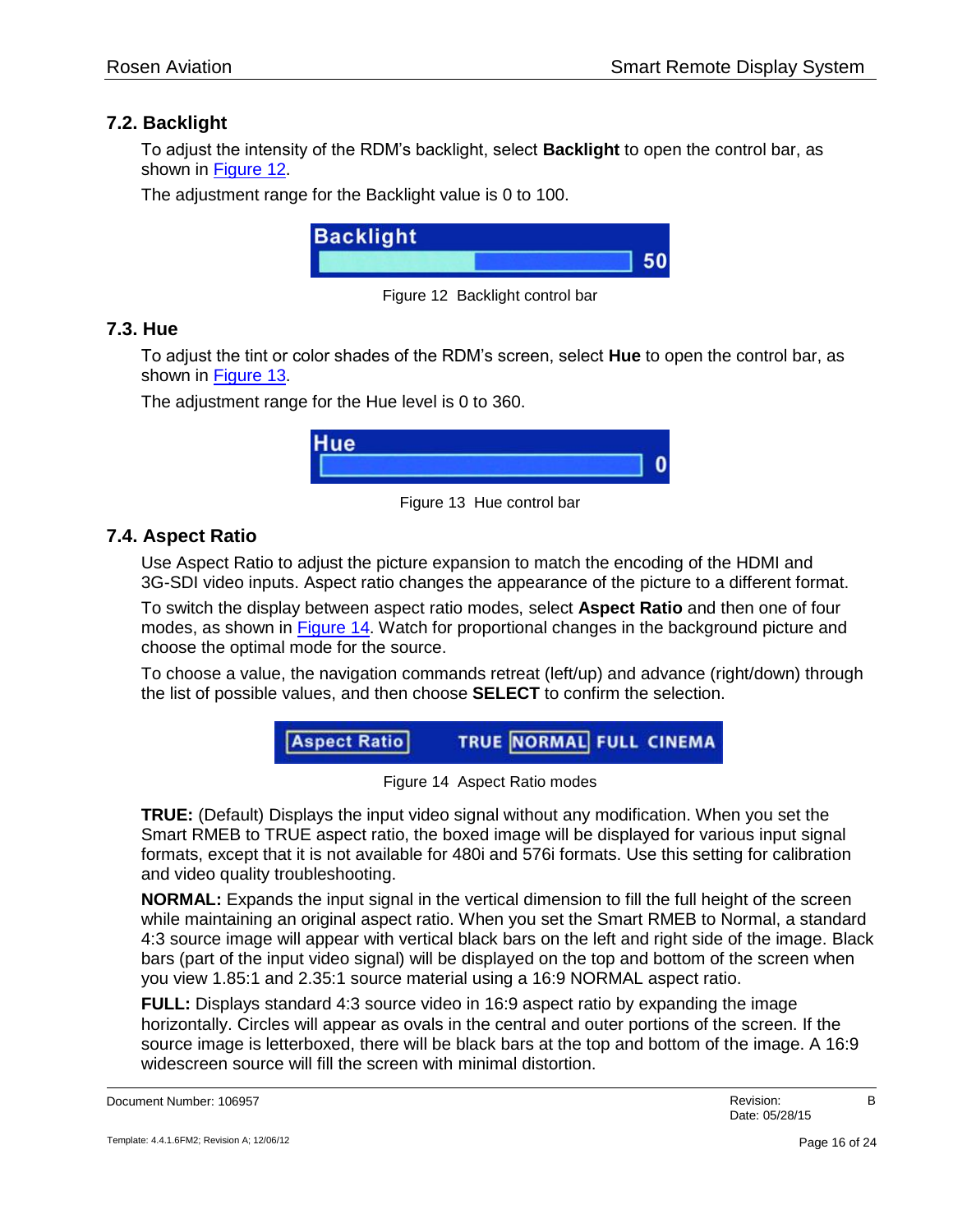**CINEMA:** Expands the source video in the vertical and horizontal dimensions to fill the display screen. Letterbox-format DVDs will have small or no bars showing in this mode, while 4:3 aspect video sources will expand beyond the screen boundaries, appearing cropped.

#### <span id="page-16-0"></span>**7.5. Advanced Menu**

The Advanced menu contains a second page of OSD video settings to fine-tune the primary screen colors, picture position, overscan, and to restore the RDM's factory screen settings. To open the menu shown in [Figure 15,](#page-16-2) select **Advanced** from the first page of the OSD.



Figure 15 Advanced Maintenance OSD Menu (page 2)

<span id="page-16-2"></span><span id="page-16-1"></span>7.5.1. Color Gains: Red, Green, Blue

Each of the color gain options adjusts the low-level registers of its respective color value in the picture.

Select **Advanced** and then choose a color gain option.

A control bar, similar to [Figure 16,](#page-16-3) to adjust the option will appear.

- **Red**: Reducing the value will show more cyan-colored tones, and increasing the value will intensify the red tones.
- **Green**: Reducing the value will show more magenta tones, and increasing the value will intensify the green tones.
- **Blue**: Reducing the value will show more yellow tones, and increasing the value will intensify the blue tones.

The adjustment range for the color gains is 0 to 100.



Figure 16 Sample color-gain control bar

<span id="page-16-3"></span>

| Document Number: 106957 | Revision. |  |
|-------------------------|-----------|--|
|                         |           |  |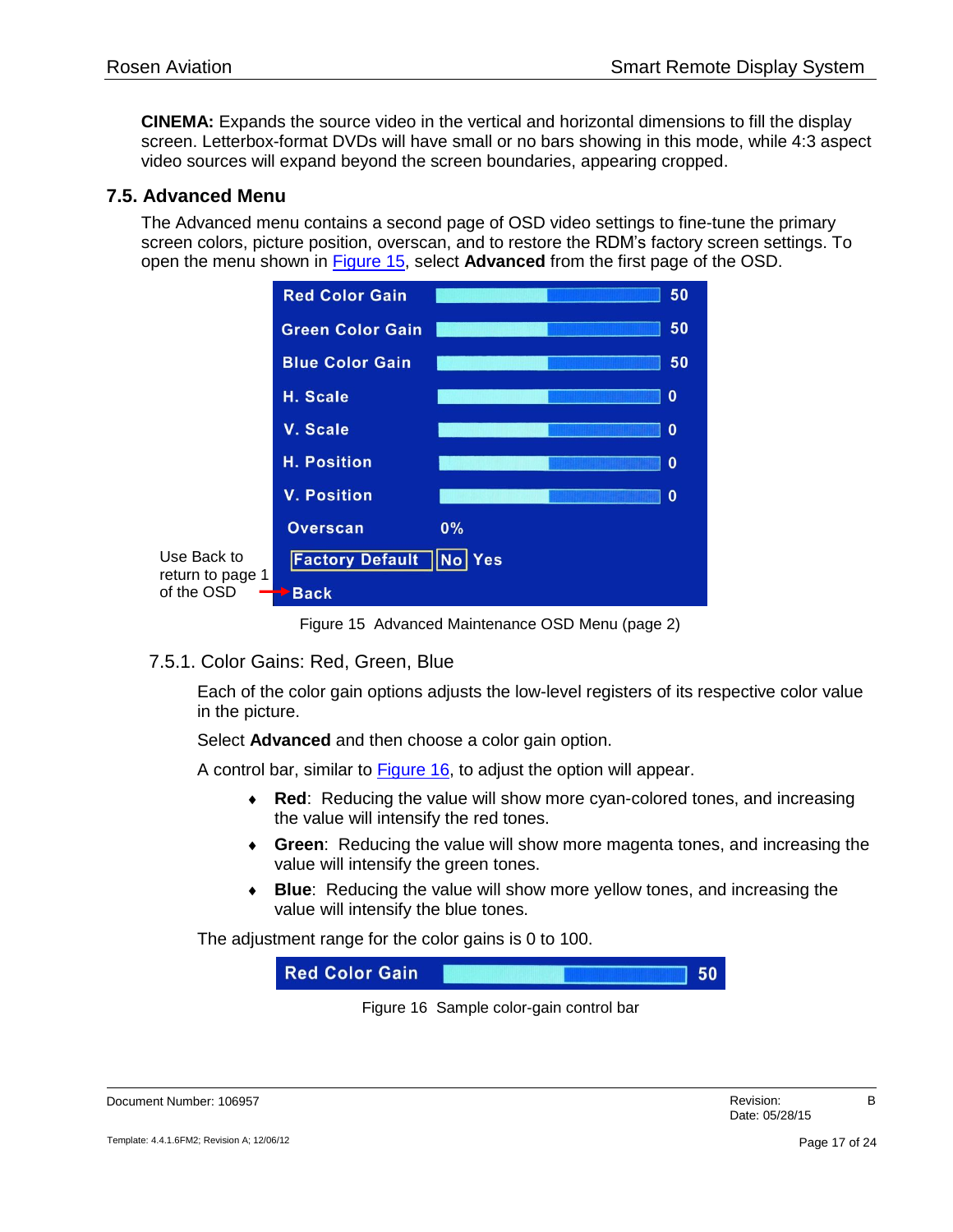#### <span id="page-17-0"></span>7.5.2. Horizontal and Vertical Adjustments

The Horizontal/Vertical Scale and Position settings enable you to shift the picture's position to fill the screen. The Scale settings enable stretching/cropping an image and the Position settings enable you to shift the image horizontally or vertically, thus minimizing or eliminating the black bars at the edge of the picture.

Select the **Advanced** and then choose an adjustment option.

A control bar, similar to [Figure 17,](#page-17-4) to adjust the option will appear.

The range of values for these settings is -31 to +31, with a default of 0.

Decreasing the Scale settings will reduce or crop the picture, and increasing them will stretch it in either direction.

Decreasing the Position settings will shift the picture left/up, and increasing them will shift it right/down.



Figure 17 Sample adjustment control bar

#### <span id="page-17-4"></span><span id="page-17-1"></span>7.5.3. Overscan

Use Overscan to conceal any screen anomalies that may be visible from either the HDMI or 3G-SDI input signals. When enabled, the setting cuts off a small percentage around the edges of the image and resizes it to fit full screen. You can set the overscan value for any source or format, but any video is scaled to 1080p.

Select **AdvancedOverscan** and then choose a setting value.

The options are 0% (Disabled), 1.67%, 2.5%, 5%, 7%, and 10%. The default is 0%.

The overscanned image will automatically update when you switch between percentage values. You do not have to cycle power for the change to take effect.

Figure 18 Overscan setting options

#### <span id="page-17-2"></span>7.5.4. Factory Default

Choose this option to perform a complete factory restore. It restores the default screen settings on all menu options to their factory settings.

Highlight **Yes**. The OSD will close automatically after the Smart RMEB restores the default settings.

#### <span id="page-17-3"></span>**7.6. Exit**

Use Exit to close the Maintenance OSD Menu.

| Document Number: 106957 | Revision:<br>_____ |  |
|-------------------------|--------------------|--|
|                         |                    |  |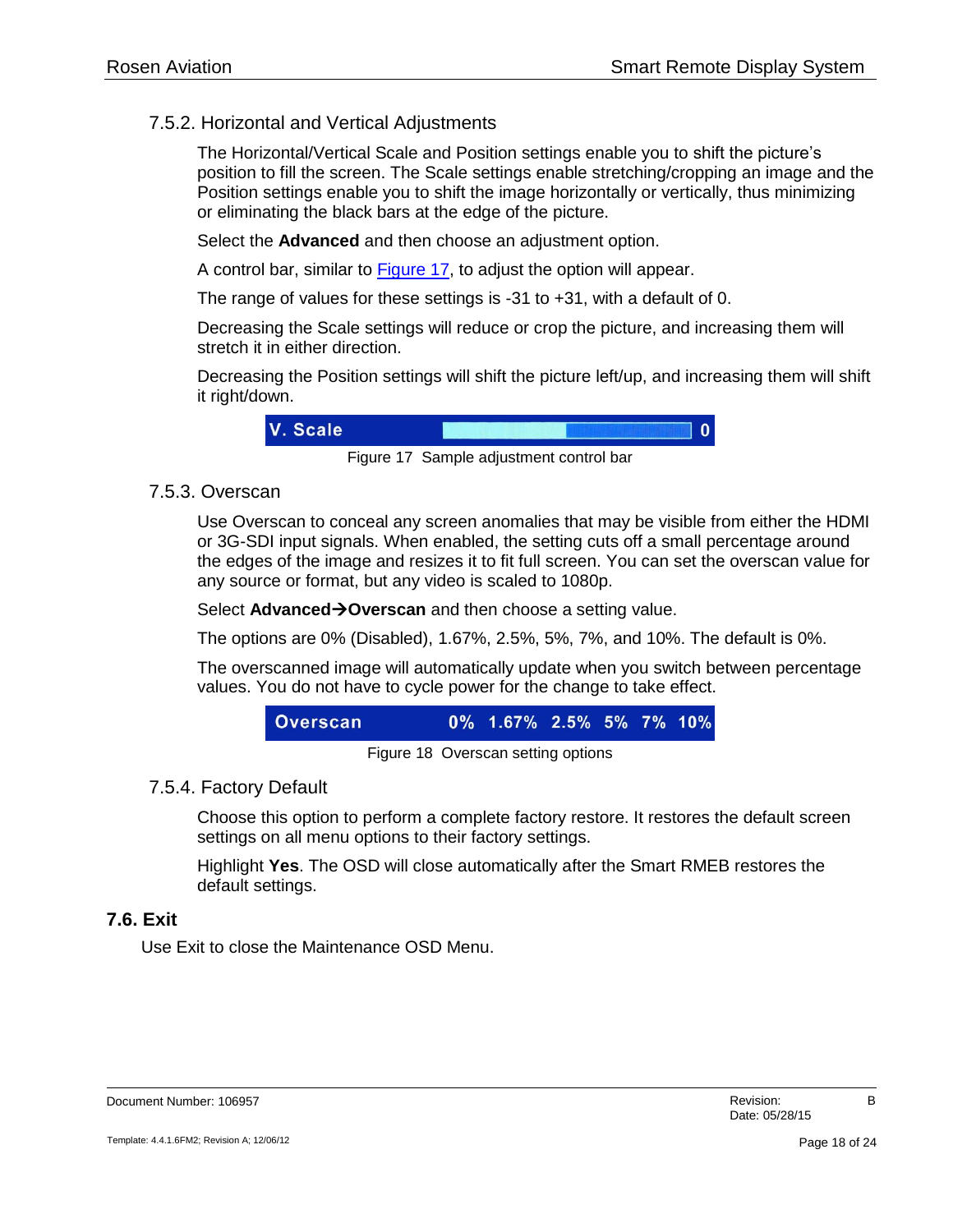#### <span id="page-18-0"></span>**8. TECHNICAL REFERENCES AND SUPPORT**



Always check the [Rosen Aviation](http://www.rosenaviation.com/) website under the Products tab to ensure that you are working with the most current revision of technical documentation.

#### <span id="page-18-1"></span>**8.1. Troubleshooting**

If the display does not function properly, refer to the following troubleshooting table for symptoms and possible solutions before contacting Rosen Technical Support.

**Note:** Always use a multimeter to verify voltages. Check actual results against the requirements described in this manual.

| Table 4 Troubleshooting tips and solutions |  |
|--------------------------------------------|--|
|                                            |  |

| <b>Problem</b>      | <b>Possible Solutions</b>                                                                                                                                                                        |
|---------------------|--------------------------------------------------------------------------------------------------------------------------------------------------------------------------------------------------|
| No video (signal)   | Verify that the display is turned on and the video source is supplied.<br>$\bullet$                                                                                                              |
|                     | Verify that you are in the correct source mode.<br>$\bullet$                                                                                                                                     |
|                     | Verify that a signal is reaching the display using another display.<br>$\bullet$                                                                                                                 |
|                     | Verify that the pinout is correct.<br>٠                                                                                                                                                          |
| Screen is black     | Verify that the display is receiving power.<br>$\bullet$                                                                                                                                         |
|                     | Verify that the pinout is correct.<br>$\bullet$                                                                                                                                                  |
|                     | Verify that the video source is supplied and a disc is installed (if required).<br>٠                                                                                                             |
|                     | Verify all connections between the source and the display.<br>$\bullet$                                                                                                                          |
| Image flickers      | Verify a proper RJ-45 cable.<br>٠                                                                                                                                                                |
|                     | Verify that the signal cable is secure.<br>$\bullet$                                                                                                                                             |
|                     | Verify that the vertical frame frequency of the incoming video is<br>$\bullet$<br>60 HZ or less.                                                                                                 |
| Distorted Image     | Verify a proper RJ-45 cable.<br>$\bullet$                                                                                                                                                        |
|                     | Verify supported resolution.<br>$\bullet$                                                                                                                                                        |
|                     | Verify that the pinout is correct.<br>$\bullet$                                                                                                                                                  |
|                     | Verify that a signal is reaching the display using another display.<br>$\bullet$                                                                                                                 |
|                     | Examine the display for pinched or damaged cables.<br>٠                                                                                                                                          |
| <b>Wrong Colors</b> | Verify a proper RJ-45 cable.<br>$\bullet$                                                                                                                                                        |
|                     | If the screen colors are not what you expect, try adjusting the Color Gains:<br>$\bullet$<br>Red, Green, Blue in Section 7.5.1, or restore the <b>Factory Default</b> option in<br>Section 7.5.4 |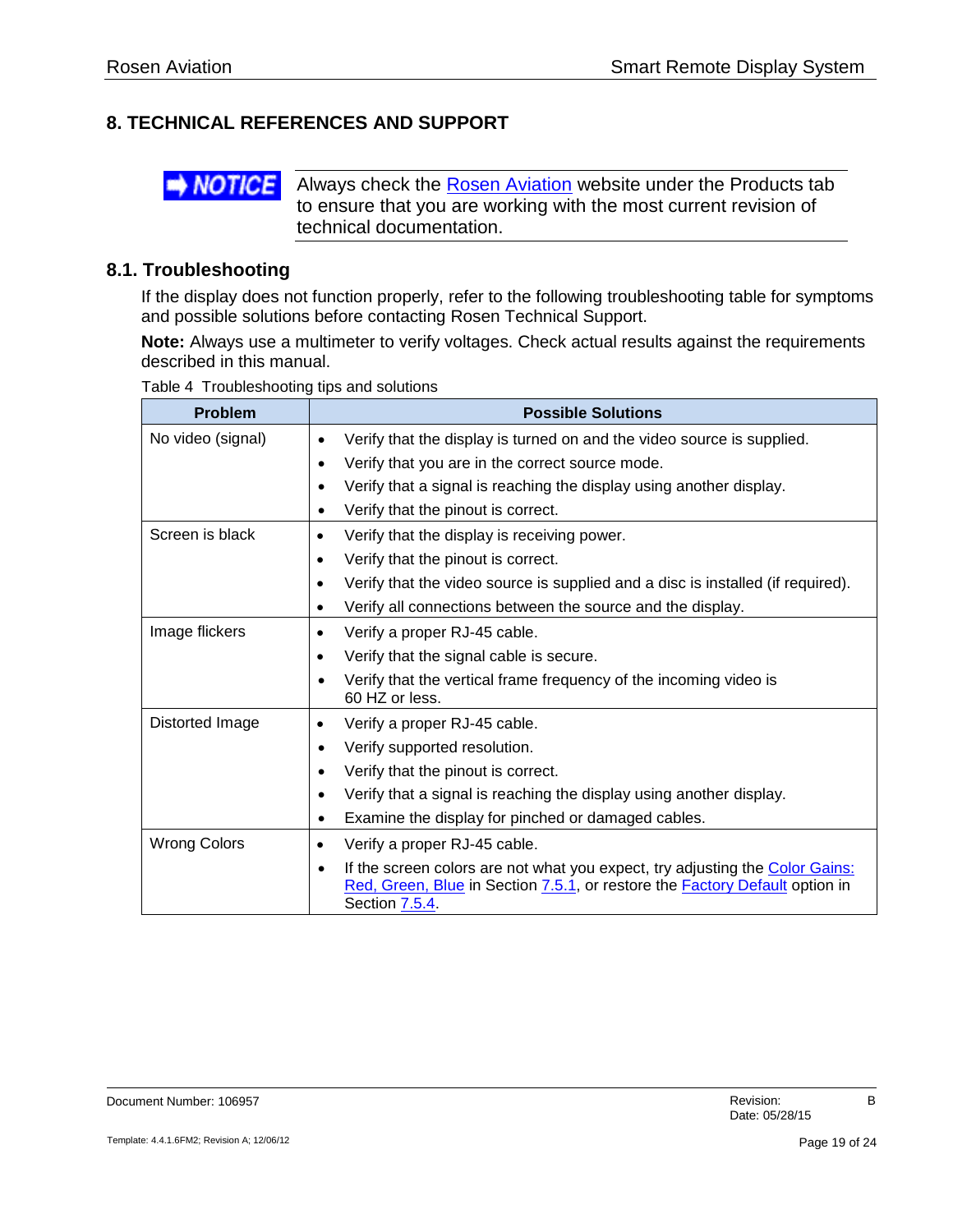Table 5 Part numbers referenced in the manual

| <b>Product</b>                                                          | <b>Part Number</b> | Location                                             |
|-------------------------------------------------------------------------|--------------------|------------------------------------------------------|
| <b>Smart RMEB Outline &amp; Installation</b><br>Drawing 0700-150        | 0700-150-CD        | <b>Contact Rosen Technical Support</b>               |
| Smart RMEB Rockwell DEU - 310                                           | 441-2028-100       | <b>Contact Rockwell Collins' Customer</b><br>Support |
| Interconnect Cable Specification for<br>Venue System Remote Electronics | 107175             | <b>Contact Rosen Technical Support</b>               |

#### <span id="page-19-0"></span>**8.2. Cleaning the Displays**

To clean the LCD, very gently wipe the screen with a clean, commercially approved LCD cleaning cloth and alcohol-free LCD cleaning solution. Use one firm cleaning motion instead of circular or repeated side-to-side scrubbing.

#### <span id="page-19-1"></span>**8.3. RTCA DO-160G Qualifications for Displays**

The table below shows the DO-160G compliance of the Smart Remote Display System, unless otherwise noted. Omitted categories are not applicable to this product or its expected installation. Reference the Qualification Test Report for specific details.

| <b>Description</b>                                      | <b>Section</b>   | <b>Category</b> | <b>Comments</b>      |
|---------------------------------------------------------|------------------|-----------------|----------------------|
| <b>Temperature and Altitude</b>                         | $\boldsymbol{4}$ |                 |                      |
| <b>Ground Survival/Short-Time Operating</b><br>Low Temp | 4.5.1            | A <sub>1</sub>  |                      |
| <b>Operating Low Temperature</b>                        | 4.5.2            | A <sub>1</sub>  |                      |
| Ground Survival/Short-Time Operating<br>High Temp       | 4.5.3            | A <sub>1</sub>  |                      |
| <b>Operating High Temperature</b>                       | 4.5.4            | A1              |                      |
| Altitude                                                | 4.6.1            | A <sub>1</sub>  |                      |
| Decompression                                           | 4.6.2            | A <sub>1</sub>  | $8,000 - 50,000$ ft. |
| Overpressure                                            | 4.6.3            | A <sub>1</sub>  |                      |
| <b>Temperature Variation</b>                            | $5\phantom{1}$   |                 |                      |
| <b>Temperature Variation</b>                            | 5.3.1            | C               |                      |
| <b>Humidity</b>                                         | $6\phantom{1}$   |                 |                      |
| Humidity                                                | 6.3.1            | A               |                      |
| <b>Operational Shocks &amp; Crash Safety</b>            | $\overline{7}$   |                 |                      |
| <b>Operational Shocks</b>                               | 7.2.1            | B               |                      |
| Crash Safety (Impulse)                                  | 7.3.2            | B               |                      |
| Crash Safety (Sustained)                                | 7.3.3            | B               | (9G)                 |

Table 6 The remote display system is compliant with the following DO-160G test criteria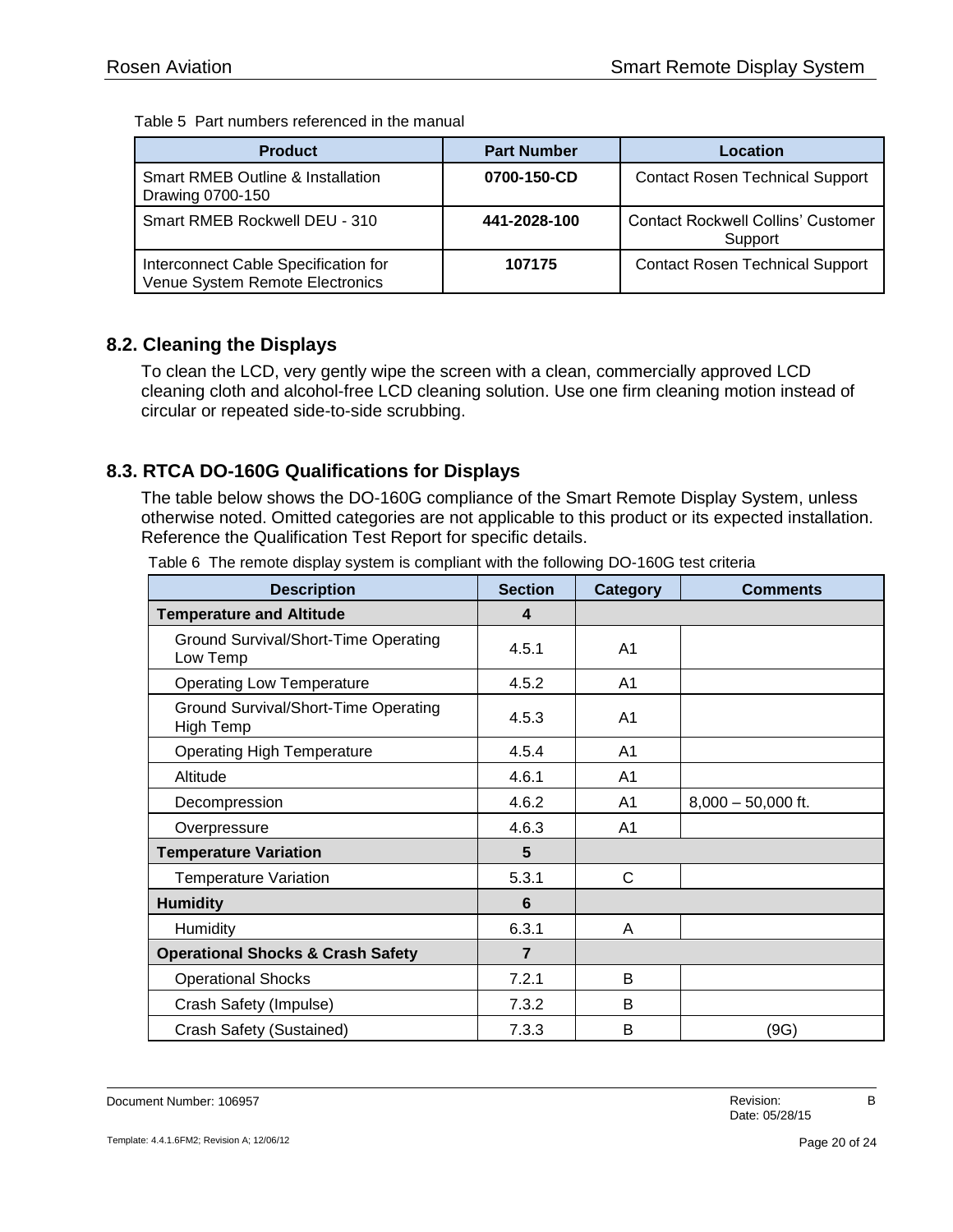| <b>Description</b>                                                   | <b>Section</b> | Category    | <b>Comments</b>                                  |  |  |
|----------------------------------------------------------------------|----------------|-------------|--------------------------------------------------|--|--|
| <b>Vibration</b>                                                     | 8              |             |                                                  |  |  |
| Random Vibration - Fixed Wing Aircraft                               | 8.5.2          | S (Curve B) |                                                  |  |  |
| <b>Magnetic Effect</b>                                               | 15             |             |                                                  |  |  |
| <b>Magnetic Effect</b>                                               | 15.3           | A           |                                                  |  |  |
| <b>Power Input</b>                                                   | 16             |             |                                                  |  |  |
| <b>Normal Operating Conditions (DC)</b>                              | 16.6.1         |             |                                                  |  |  |
| Average Value Voltage (DC)                                           | 16.6.1.1       | Z           |                                                  |  |  |
| Ripple Voltage (DC)                                                  | 16.6.1.2       | Z           |                                                  |  |  |
| Momentary Power Interruptions (DC)                                   | 16.6.1.3       | Z(A)        | A: for single power<br>interrupts up to 200 msec |  |  |
| Normal Surge Voltage (DC)                                            | 16.6.1.4       | Ζ           |                                                  |  |  |
| <b>Engine Starting Under Voltage Operation</b><br>(DC)               | 16.6.1.5       | Z           |                                                  |  |  |
| <b>Abnormal Operating Conditions</b>                                 | 16.6.2         |             |                                                  |  |  |
| Voltage Steady State (DC)                                            | 16.6.2.1       | Z           |                                                  |  |  |
| Momentary Under Voltage (DC)                                         | 16.6.2.3       | Z           |                                                  |  |  |
| Abnormal Surge Voltage (DC)                                          | 16.6.2.4       | Z           |                                                  |  |  |
| <b>Voltage Spike</b>                                                 | 17             |             |                                                  |  |  |
| Voltage Spike                                                        | 17.4           | A           |                                                  |  |  |
| <b>Audio Frequency Conducted</b><br><b>Susceptibility</b>            | 18             |             |                                                  |  |  |
| AF Conducted Susceptibility - Power<br>Inputs                        | 18.3.1         | Z           |                                                  |  |  |
| <b>Induced Signal Susceptibility</b>                                 | 19             |             |                                                  |  |  |
| Magnetic Fields Induced Into Equipment                               | 19.3.1         | AC          |                                                  |  |  |
| Magnetic Fields Induced Into<br><b>Interconnecting Cables</b>        | 19.3.2         | AC          |                                                  |  |  |
| <b>Electric Fields Induced Into</b><br><b>Interconnecting Cables</b> | 19.3.3         | AC          |                                                  |  |  |
| Spikes Induced Into Interconnecting<br>Cables                        | 19.3.4         | AC          |                                                  |  |  |
| <b>Radio Frequency Susceptibility</b>                                | 20             |             |                                                  |  |  |
| Conducted Susceptibility (CS) - 10 kHz to<br><b>400 MHz</b>          | 20.4           | Τ           |                                                  |  |  |
| Radiated Susceptibility (RS) - 100 MHz to<br>18GHz                   | 20.5           | т           |                                                  |  |  |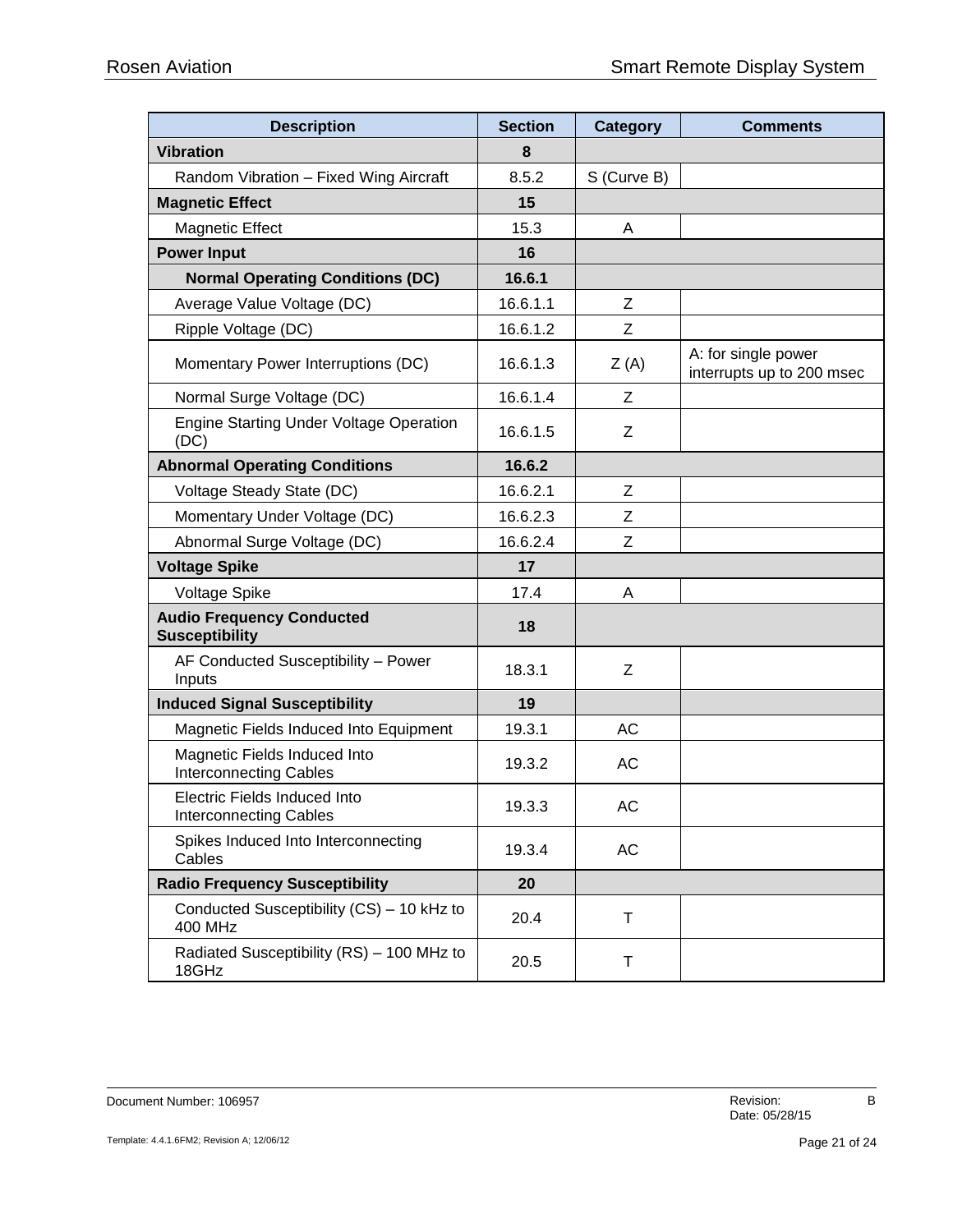| <b>Description</b>                        | <b>Section</b> | Category | <b>Comments</b>                                                        |  |
|-------------------------------------------|----------------|----------|------------------------------------------------------------------------|--|
| <b>Emission of Radio Frequency Energy</b> | 21             |          |                                                                        |  |
| <b>Conducted RF Emission</b>              | 21.4           | М        |                                                                        |  |
| <b>Radiated RF Emission</b>               | 21.5           | М        |                                                                        |  |
| <b>Electrostatic Discharge (ESD)</b>      | 25             |          |                                                                        |  |
| Electrostatic Discharge (ESD)             | 25.5           | Α        |                                                                        |  |
| <b>Flammability</b>                       | 26<br>N/A      |          | Flammability testing in<br>accordance with 14 CFR<br>25.853 Appendix F |  |

#### <span id="page-21-0"></span>8.3.1. Other Certification Considerations for RDMs

| <b>Description</b>                | <b>Comments</b>                                                         |  |  |
|-----------------------------------|-------------------------------------------------------------------------|--|--|
| Static Abuse Load (300 lbs.)      | Testing in accordance with DO-313 section 4.2(a),<br>Glass in the Cabin |  |  |
| Mechanical Strength (Ball Impact) | Testing in accordance with UL 61965                                     |  |  |
| Inertia Loads                     | Testing in accordance with 14 CFR 25.561(b) (3)                         |  |  |

#### <span id="page-21-2"></span><span id="page-21-1"></span>**8.4. Supported Video Specifications**

#### 8.4.1. HDMI Standard Resolutions

480i/30 480p/24, 480p/30, 480p/60 576i/25 576p/50 720p/24, 720p/25, 720p/30, 720p/50, 720p/60 1080i/25, 1080i/30 1080p/24, 1080p/25, 1080p/30, 1080p/50, 1080p/60

#### <span id="page-21-3"></span>8.4.2. 3G-SDI Resolutions

480i/30 576i/25 720p/24, 720p/25, 720p/30, 720p/50, 720p/60 1080i/25, 1080i/30 1080p/24, 1080p/25, 1080p/30, 1080p/50, 1080p/60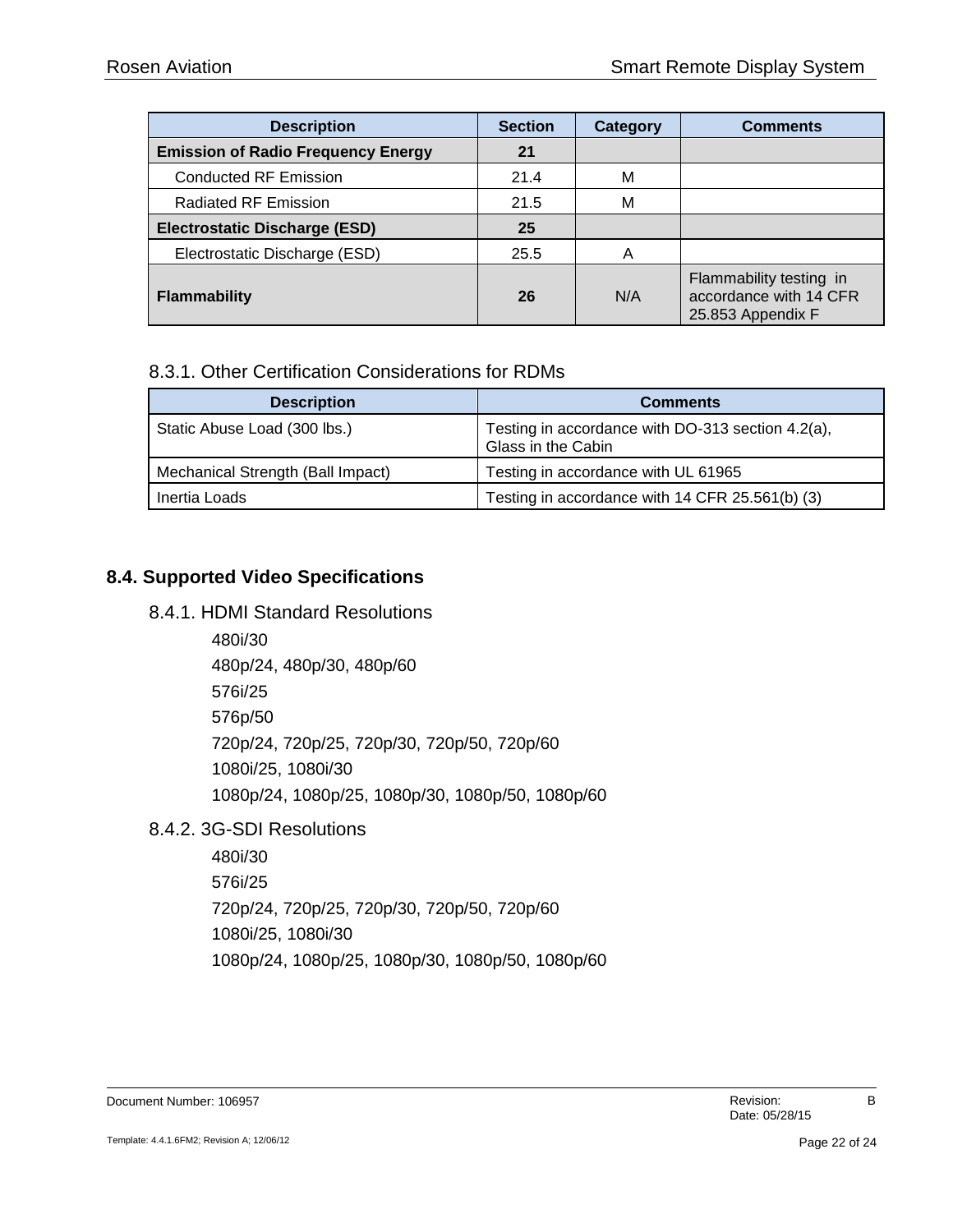#### <span id="page-22-0"></span>**9. DEFINITIONS**

- **3G-SDI** Newer, high-definition serial digital interface with a single 2.970 Gbit/s serial link
	- **AF** Audio frequency
	- **CFR** Code of Federal Regulations
	- **CS** Conducted susceptibility
	- **DA15** A 15-pin D-subminiature connector with shell size A
		- **DC** Direct current
		- **DVI** Digital Visual Interface
	- **ESD** Electrostatic discharge
	- **FHP** Flat head Phillips
	- **HD** High Definition
	- **HDMI** High Definition Multimedia Interface
- **HD-SDI** High Definition Serial Digital Interface
	- **IR** Infrared
	- **LCD** Liquid Crystal Display
	- **NTSC** National Television Standards Committee. A video standard used in the United States, Canada, Japan, Mexico, the Philippines, South Korea, Taiwan, and some other countries.
	- **OSD** On Screen Display the actual user/technician menu, and any informational readouts displayed on the image.
	- **PAL** Phase Alternating Line. A video standard used in Europe, China, Malaysia, Australia, New Zealand, the Middle East, parts of Africa, and other parts of the world.
	- **P/N** Part Number
	- **RDM** Remote Display Module
		- **RF** Radio frequency
- **RMEB** Remote Monitor Electronics Box
- **RS-232** Standard for serial binary data interchange
	- **RTCA** Radio Technical Commission for Aeronautics
		- **SDI** Serial digital interface
- **TMDS** Transition-minimized differential signaling
	- **VDC** Volts direct current voltage from an aircraft battery or generator